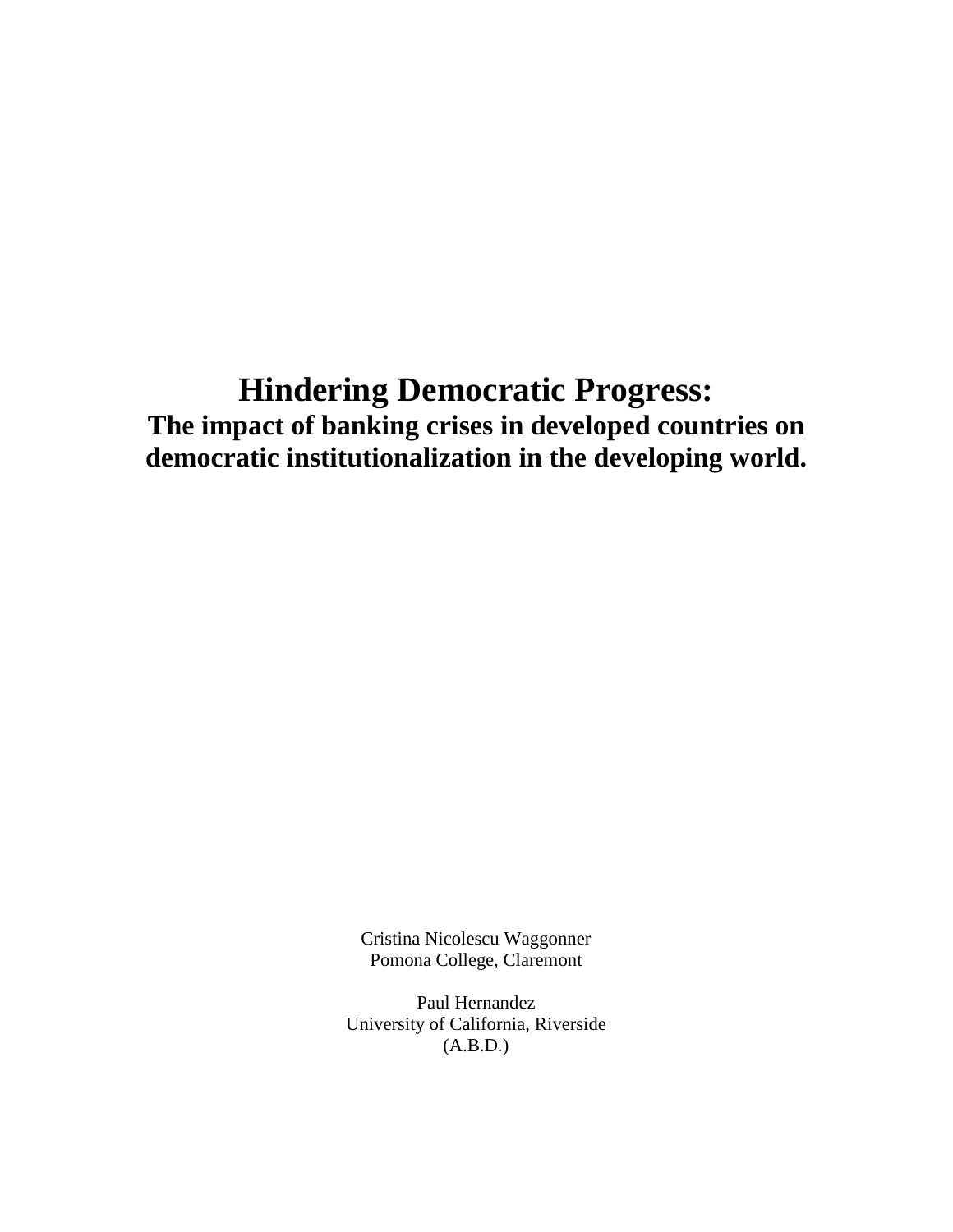#### **Introduction**:

We know that wealth and democracy are strongly correlated, but we know much less about how exactly the economy affects democratization. This article explores in depth how economic crises affect the process of democratization, and tests the effects of the banking crisis of 2008 on the levels of accountability and rule of law in new democracies and hybrid regimes. To date the relationship between economic crises and democracy has been mostly analyzed in the context of either democratic breakdown or democratic transition. We are testing a more direct effect of the economic downturn on the ability to hold leaders accountable, and on the potential fall from democratic rule of law to authoritarian practices within democratizing regimes. Additionally, unlike studies that look at the indirect effect of economic crises on the legitimacy of regimes, we look at the potential *straight effect* that authoritarian practices produce for both accountability and rule of law components during these crises.

The relationship between economic downturns and democratization has been analyzed along two dimensions. First scholars looked at the effect of economic crises on democratic breakdown, and, second on democratic transition. However, they do not explore the middle ground version, when there is no regime change, but only a temporary switch towards authoritarian practices as the crises unfold. The debate started with O'Donnell's hypothesis (1973) that the breakdown of democratic and semi-democratic regimes of Argentina and Brazil came as a consequence of the impossibility of inclusionary regimes to carry out the painful measures for the Import Substitution Industrialization (ISI). This hypothesis assumes that exclusionary authoritarian regimes are needed to carry out the difficult measures of the ISI (O'Donnell 1973; Gasiorowski 1995). Scholars have also pointed to economic development as a potential trigger for democratic breakdown (Crowther 1986; Im 1987; Kaufman 1979; Kurth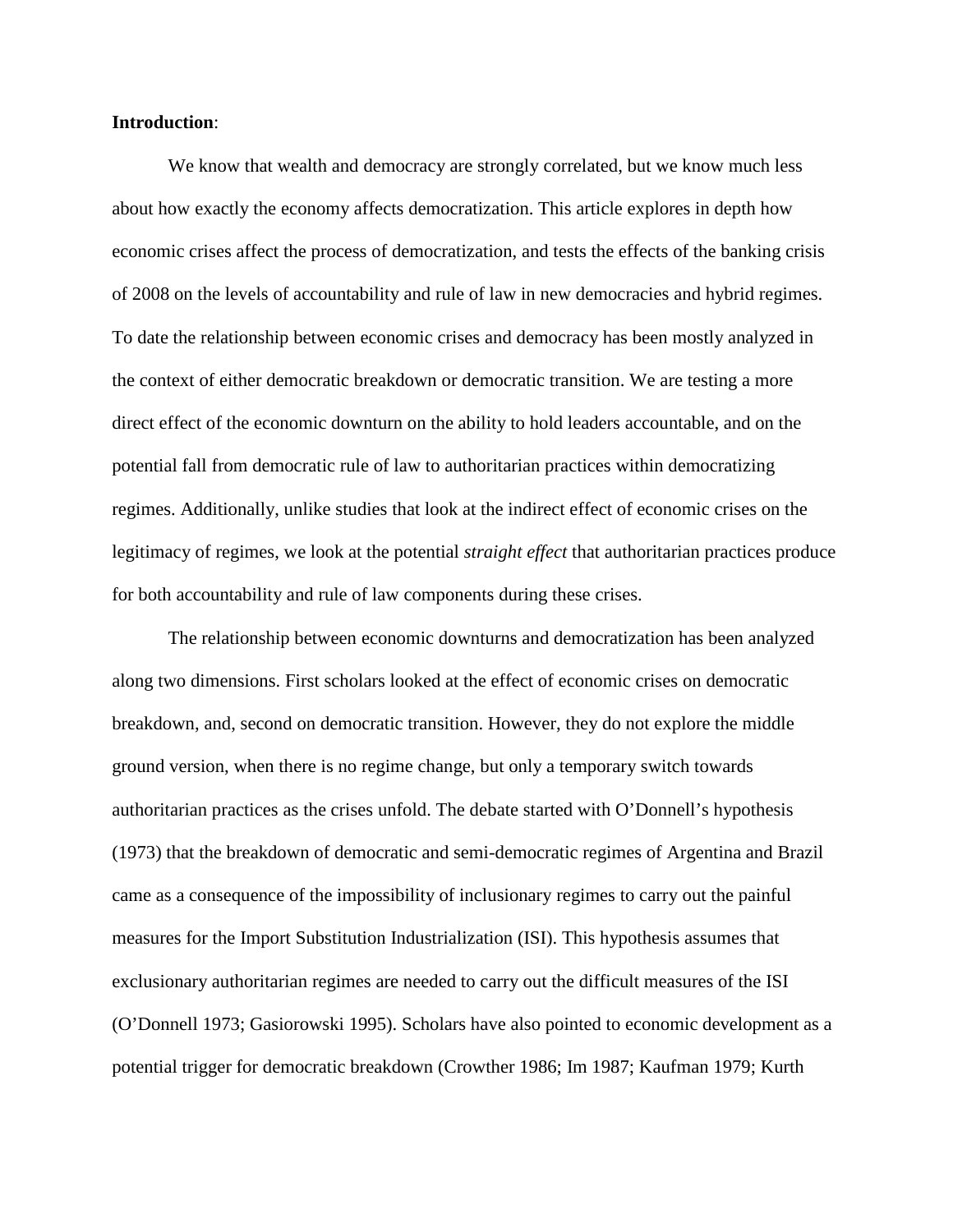1979; Gasiorowski 1995) especially in the intermediate stages of development, when middle and lower classes have rights but have low living standards (Chirot 1977; Gasiorowski 1995).

Breakdowns of democratic regimes also happen when incumbent governments cannot solve critical issues; these develop into legitimacy crises that cause disloyal and semi-loyal actors to destroy the democratic regime (Linz 1978; Remmer 1991; Gasiorowski 1995). The loss of legitimacy for the authoritarian regimes can also lead to transition to democracy (Epstein 1984; Richards 1986; Markoff and Baretta 1990). Citizens prove more sophisticated than expected. In places where democratic 'goods' are scarce, especially following an authoritarian rule, elected leaders may enjoy more popular support than in established democracies (Hirshman 1987, 28; Kuczynski 1988, 147; Remmer 1991, 787). Economic hardship may be interpreted as strengthening the viability of democratic institutions in countries with a short history of respect for competitive norms (Remmer 1991, 788). For instance, following the economic crisis of 2001 in Latin America, citizens' dissatisfaction with market policies decreased, while support for democracy as a system of government increased (Carol and Sunthtankar 2004).

The literature on the topic focuses on case studies. However, in one of the few cross-national analyses, Gasiorowki's shows that it is possible for economic crises to have a timing effect (1995). Using event history analysis, Gasiorowki found that inflationary crises inhibited democratization from the 1950s to the early 1970s, and facilitated democratization in the late 1980s. Same analysis shows that recessionary crises facilitated democratic breakdown throughout the period and had no effect on the democratic transition.

In regards to the policy responses to introduce stabilization programs after the economic downturn, it appears that democratic regimes are not less likely to introduce them than are authoritarian regimes. Similarly, democratic regimes are no more likely to break down in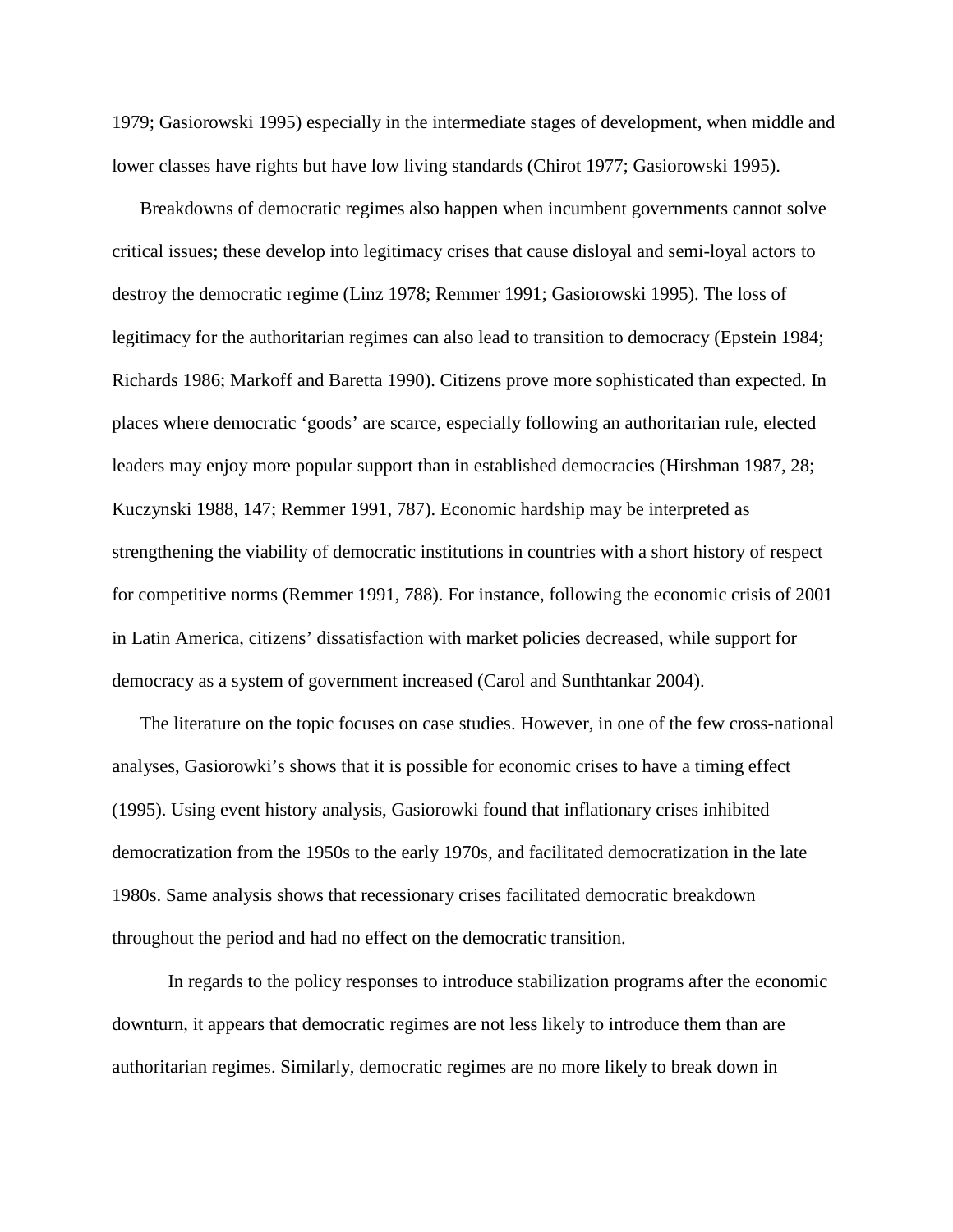response to political costs induced by crises than authoritarian regimes, and both are equally likely to execute austerity measures (Remmer 1991). A more nuanced analysis shows that the relationship between economic downturns and democracy is less a matter of democratic versus authoritarian regimes and more about the number of veto players. Thus, an intermediary number of veto players are more likely to be associated with beneficial policy responses post crises events. This is determined by the need for decisive policy intervention in order to minimize the crises' adverse effects. A small number of players can lead to volatile policy since other actors cannot veto policy reversal, while too many players can lead to deadlock (MacIntyre 2001; Angkinand and Willet 2008).

This article covers a gap in the relationship between economic downturns and democratization. Instead of exploring regime breakdown or transitions, we look specifically at mechanisms of accountability and rule of law within regimes. We observe that democratizing countries harbor authoritarian practices even after introducing free and fair elections. Procedural democracies do not guarantee normative democratic practices (see Russia). We look at the governance effects between elections in democratizing countries experiencing economic downturns.

#### **The Crisis and the Mechanisms of Transmission**

In a globally interconnected market economy, there are frequent cases of "economic crises." In this paper, we focus on *financial crises*, which falls under the umbrella concept of economic crises. The world economy has witnessed 124 systemic financial crises since 1970. The most recent one that started in 2008 has reduced the value of the global stock markets by US \$25 trillion (Leaven and Valencia 2008; Naude 2009). There are three broad types of financial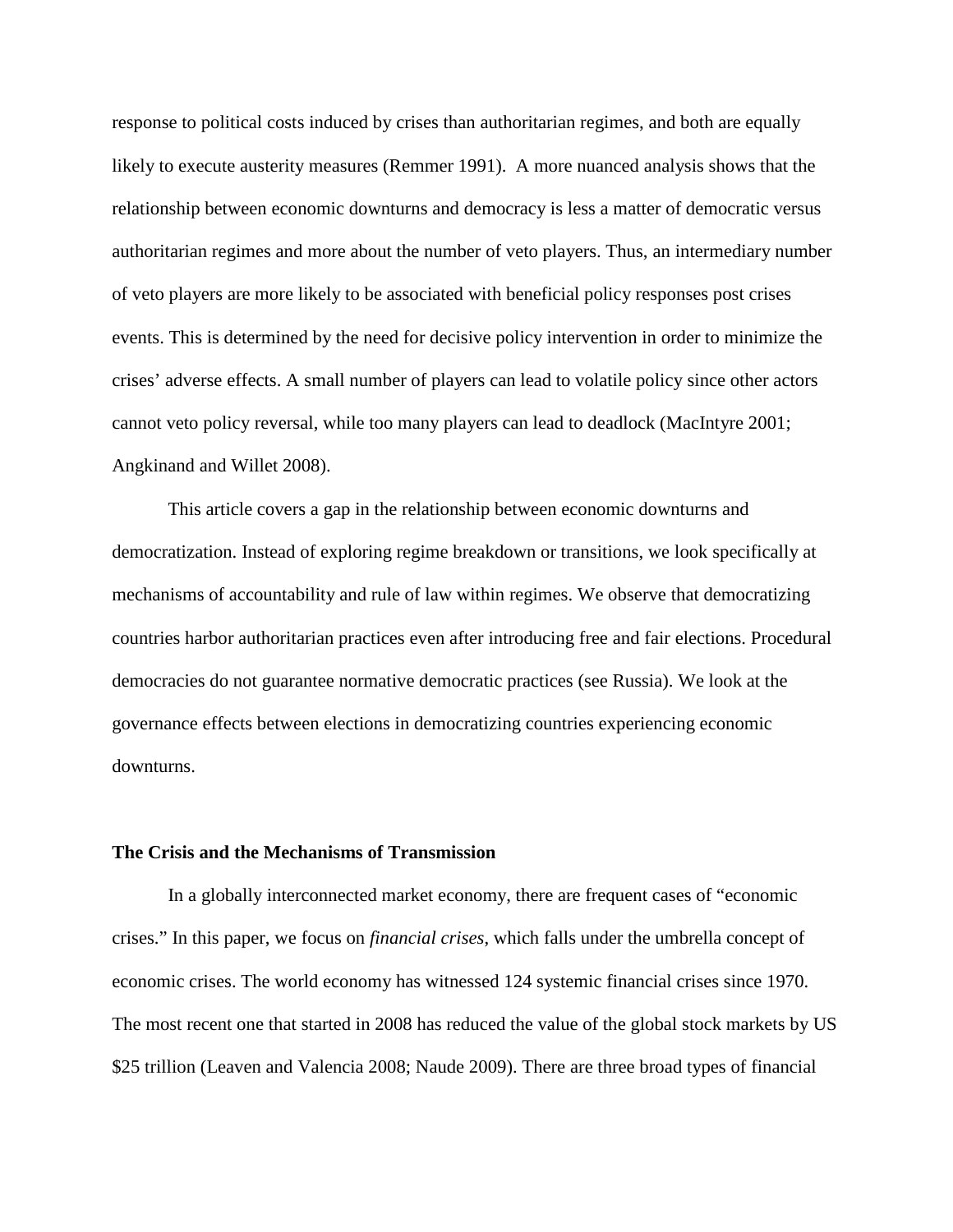crises that can potentially cripple or at least stagnate the economic performance of a country.

The first type of crisis is a sovereign debt crisis; a country is in sovereign debt crisis if it is classified as being in default by Standard  $\&$  Poor's, or if it "has access to a non-concessional IMF financing in excess of 100 percent of quota" (Laeven and Valencia, 6; Manasse and Roubini 2005, 4). A currency crisis is defined as "a nominal depreciation of the currency of at least 30% that is also at least a 10% increase in the rate of depreciation compared to the year before" (Laeven and Valencia 2008, 6). And lastly, a systemic banking crisis is identified when "a country's corporate and financial sectors experience a large number of defaults and financial institutions and corporations face great difficulties repaying contracts on time" (Laeven and Valencia 2008, 5). A banking crisis becomes problematic when it has a negative effect on the banking system at large.

In this article we focus on the 2008 systemic banking crisis that originated in the United States and spread first to other developed countries in Western Europe, and then to the developing and underdeveloped world. The crisis spreads through three channels: first, through banking failures and reductions in lending; second, through reductions in export earnings; third, through reductions in financial flows to developing countries (Yifu Lin 2008; Griffin-Jones and Ocampo 2009; Naude 2009, 4). This prompts firm government intervention in order to save the banking sector and spark production. Therefore, we are concerned with the indirect effects of the current crisis on various economic indicators of the developing country's economic structure, such as domestic credit lending by banks, exportation earnings, annual GDP growth rates, unemployment, and inflows of foreign capital, under the assumption that these will have an impact on the institutional functioning of democratizing countries.

Thus, the focus of the article is *to examine the effects of banking crises in developed*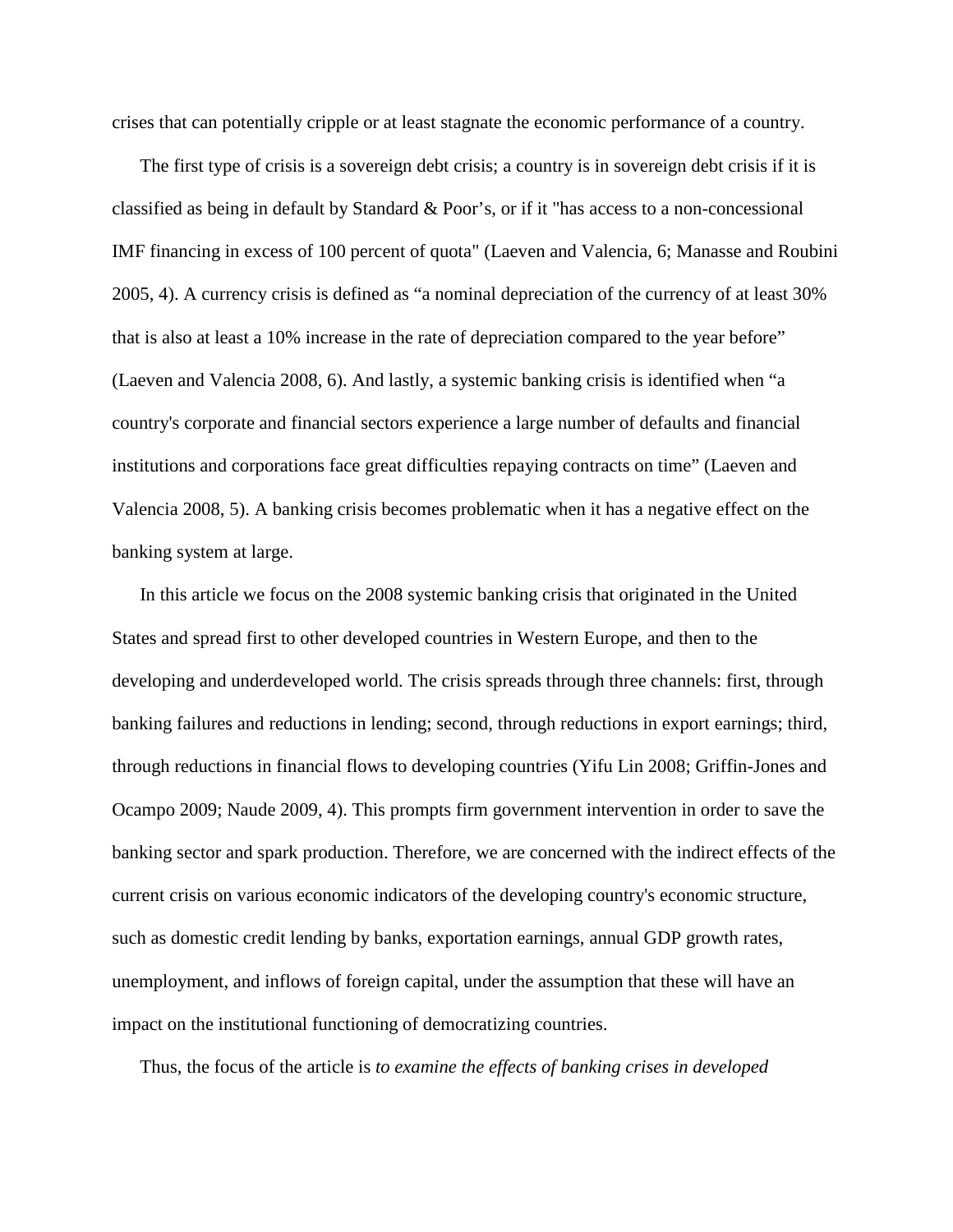*countries on the financial system in developing countries, and to explore the potential impact of this effect on the democratic institutions of accountability and rule of law*. We draw a portion of our theoretical underpinnings from Naude (2009) and Griffith-Jones and Ocampo's (2009) arguments regarding the effects of economic crises in developed countries on the economies of developing countries. Griffith-Jones and Ocampo (2009) claim that it is the transmission mechanisms (specifically, we focus on the inflow of capital and the volume of trade with regards to developing countries), which illustrate how economic crises in developed countries impact developing countries' economies (Naude 2009, 5-9). Naude argues that the type of crisis that occurred in the U.S. in 2007, a banking crisis, has certain effects on the banking sector and other sectors of the economies of developing countries.

 Naude claims that declines in stock market prices and housing prices in developed countries reduce the amount of capital held in banks in developing countries (Naude 2009, 4). This in turn leads to a potential decline in capital held by the banks in developing countries, (which lead to decreased lending and investment in the internal economy), to lower growth, and increased unemployment (Naude 2009, 4). Since demand is reduced, economic growth decreases even more, which leads to less government revenue (Naude 2009, 5). The fall in government profits limits the fiscal space to develop counter-cyclical policies, as well as limits the expansion of social spending to protect disadvantaged groups in the society (Cali and Kennan 2009).

The trade mechanism of transmission is manifested through the decline in exports, the increase in protectionism, and a high dependency on imported inputs (Ernst 1999; Griffith Jones and Ocampo 2009; Naude 2009; Cali and Kennan 2009). Developing and less developed countries depend on exports for their revenue. The decline in demand from more advanced economies leads to a fall in commodity prices and tourism. A majority of developing countries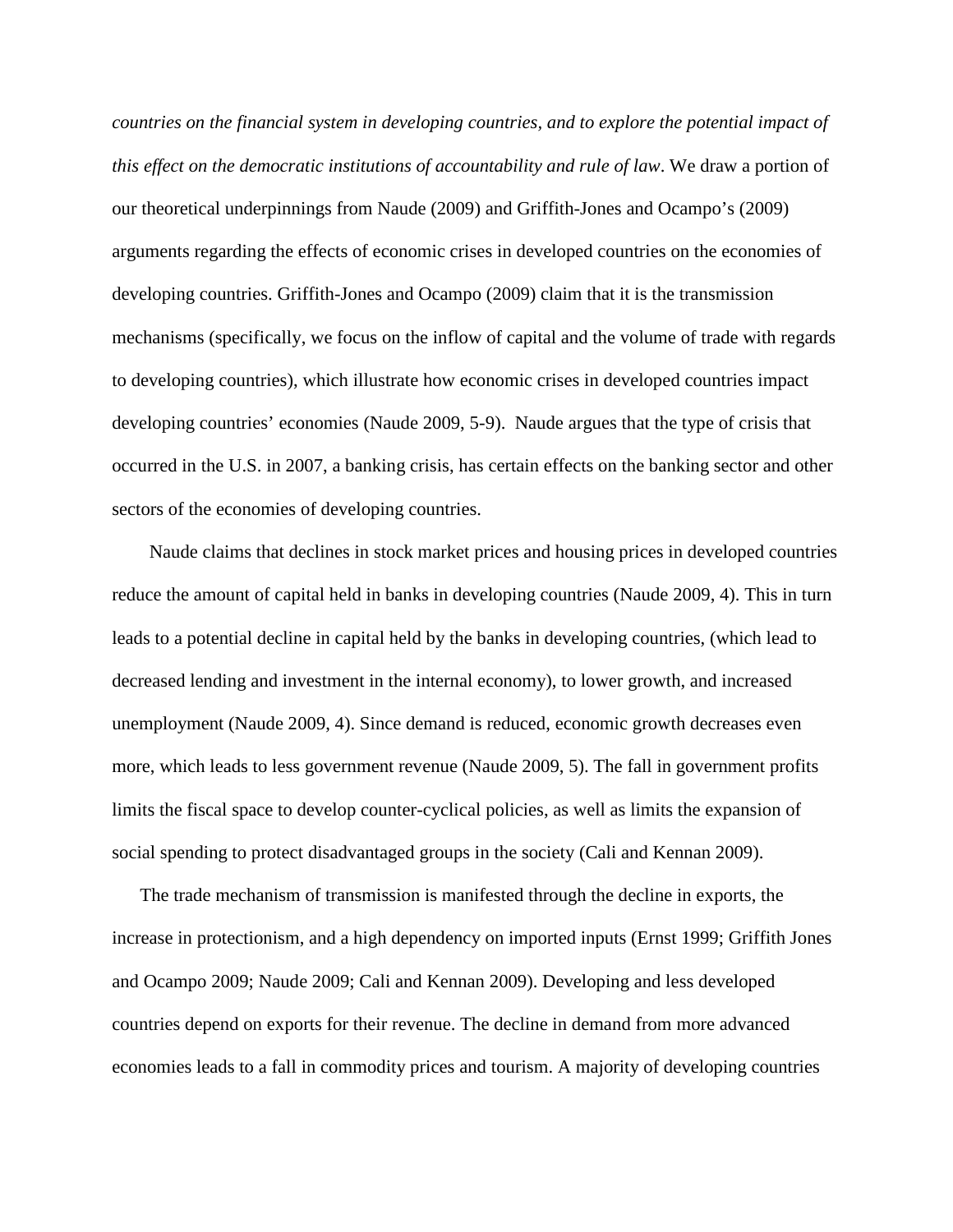rely on export earnings as their main means of economic growth and development (Naude 2009). The crisis leads to a reduction in imports from the developing countries and increases the costs of the exports, reducing competitiveness (Cali and Kennan 2009). At the same time, the sourcing of inputs for manufactured exports can be considerably limited by depreciated currencies and restrictive trade finance conditions (Ernst 1999).

The reduction in financial flows is the third mechanism of transmission of the banking crisis, causing a decline in official development assistance, investment flows, portfolio and foreign direct investment, trade credits and flows of remittances. Additionally, private investments to emerging economies decrease, as a result of risk-adverse investors transferring their funds to 'safer' markets. Reduced portfolio flows have a negative effect on government borrowing. The costs of sovereign bonds and commercial debt increase dramatically (Naude 2009, 6). Consequently, we expect that there will be a decline in inflows of foreign capital into developing countries when systemic banking crises occur.

These mechanisms of transmission explain half of the story. We have established that banking crises in developed countries have a negative impact on the economies of developing countries. However, in this article, we are concerned more with the effects that the economic decline has on developing countries' ability to further democratize. Our project differs from previous research in that we are focusing on two specific aspects critical to the process of democratization: *the ability to hold a country's leaders accountable and the maintenance of the rule of law*.

We argue that these two features of democracy - *accountability and the maintenance of rule of law* - are critical. Theoretically, it is accountability that prevents regime leaders from abusing their powers for fear of being removed from office. Rule of law, or the stability of democratic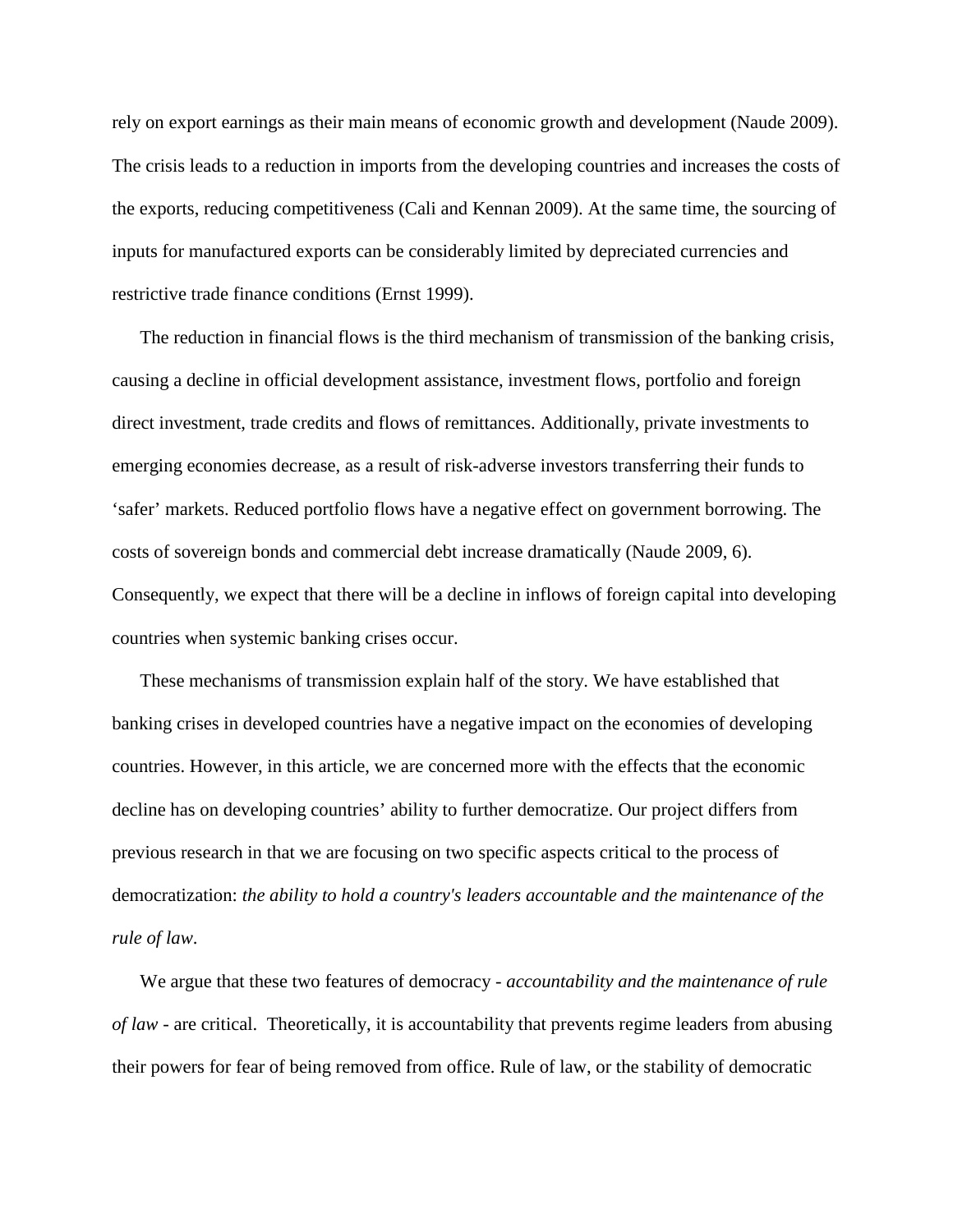laws, is critical for democracy because a predictable application of laws prevents government from reverting back to oppressing citizens. Therefore, if we see a decline in adherence to democratic rule of law, then we are inclined to note this as a weakening in democratic governance. The following section explores more in depth the relationship between democratization and systemic banking crises.

#### **Theoretical Considerations: Prospects for Democratization (the Institutional Effect)**

After reviewing the typology of economic crises and mechanisms of transmission, we analyze our hypothesized effects of the banking crises on democratic institutions of accountability and rule of law. We theoretically know the difference between a democracy and an authoritarian regime by the procedural introduction of free and fair elections. However, between elections, the principles of democracies manifest themselves through the ability of people to hold leaders accountable for their actions through the practices of freedom of speech, association, protest, and bringing to justice politicians that have overstepped their mandate and acted outside of the legal boundaries.

Economic crises offer space for politicians to abuse their powers at the expense of citizens, acting in ways that favor themselves and specific interest groups. Faced with a systemic crisis, governments, regardless of the nature of the regulatory apparatus, have the responsibility to intervene to protect the banking system by introducing counter-cyclical measures and social nets post-crisis events. The means to recover from an economic downturn has, in all cases, been substantial government spending to protect banks, spike growth, and cut unemployment, under the circumstances of falling government revenue. In accountable polities the expectation is that these decisions will be made only with the interest to keep the economy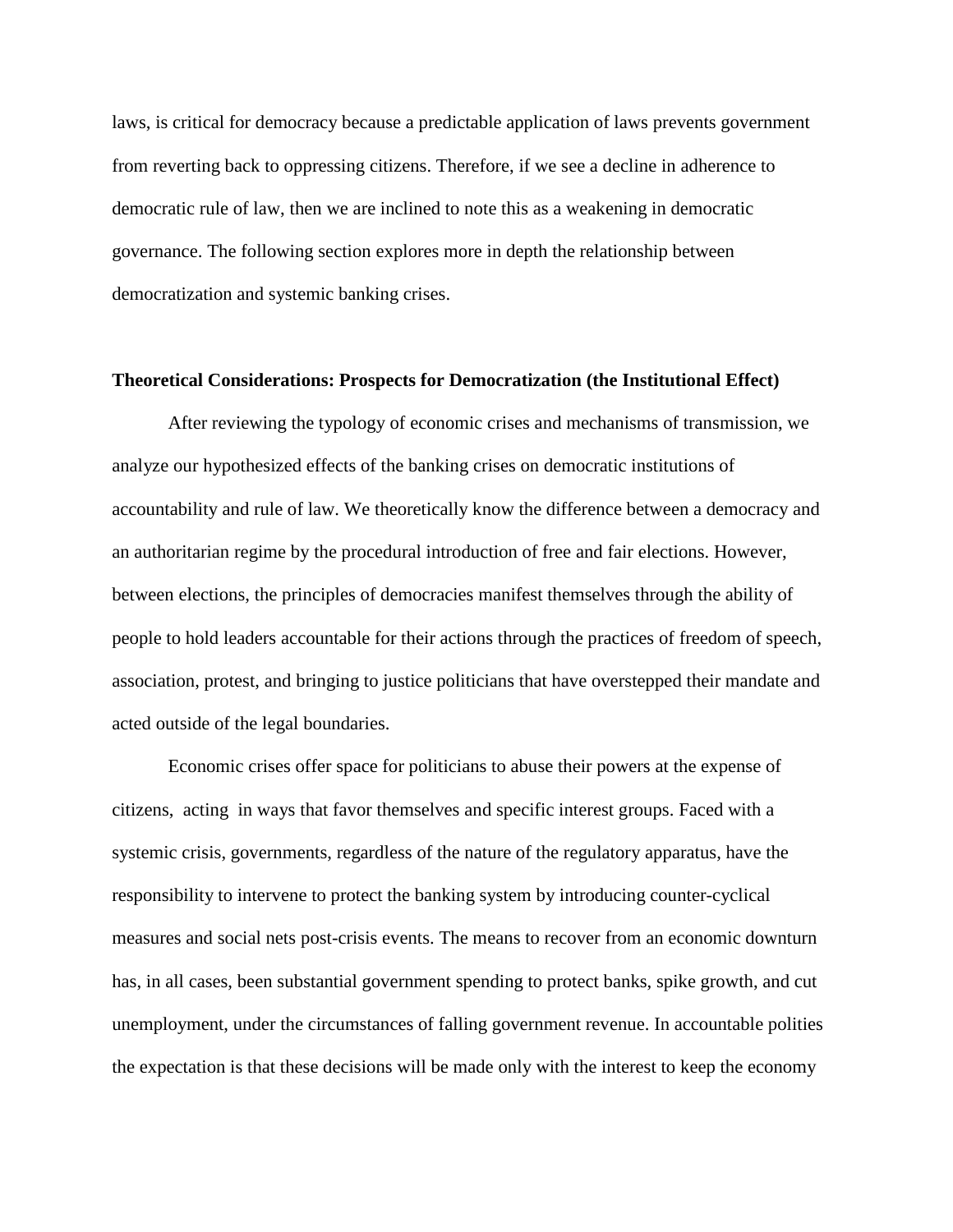stable and prevent collapse.

However, in less-accountable new democracies and hybrid regimes unorthodox decisions are justified based on the urgency of the situation. The panic created leaves room for politicians to pursue their personal interests, and break the rules and regulations in place. Corruption plays a detrimental indirect effect redirecting bailout money towards non-performing banks and industries. Voted politicians use their power to first save actors that may suit their interest, and this takes place in a manner that lacks transparency and consent of the people. Second, voted politicians spark growth through programs drafted arbitrarily by policy makers. The positive consequence is post-crisis stability. Though in most cases, it is also an unhealthy stability, based on artificial intervention without economic justification. The indirect negative consequences are the damages to the rule of law, accountability, and voice of the people. We explore how these versions of the Keynesian approach can influence the functioning of the democratic institutions of accountability and rule of law in the affected countries. The contribution we make is an analysis of the impact of the crisis on democratic institutions, rather than for the support for democracy, which we find custom in the literature.

The accountability component of democratic institutions is directly affected by economic downturns through temporary silencing of the public. Nontransparent transactions performed under time pressure justify this lack of consultation with representative bodies of the democratic polity, including the congress, parliament, and state politicians. In this process the voice of the people through their respective representatives is not heard. The votes of no confidence in parliaments are postponed until further information on the economic policies and their possible effects is released. A de facto temporary suspension of the democratic institution of accountability takes place under the justified need to act fast to save the economy.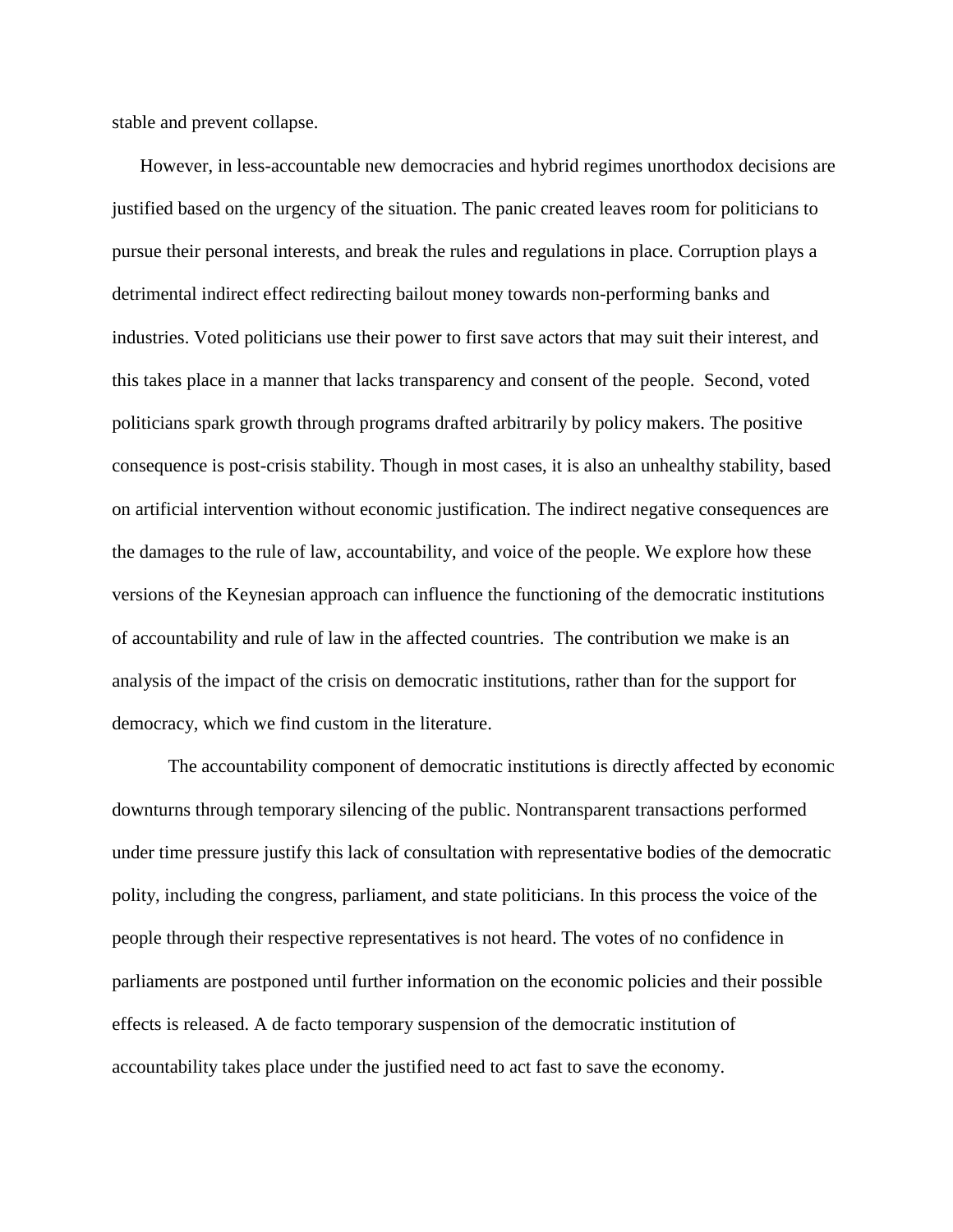One key element here is the 'no-confidence vote<sup>[1](#page-9-0)</sup>.' Assuming that elections are not an immediate option, people can hardly have a direct response to hold their leaders accountable. Thus, if the democratizing country *is equipped with this tool*, then the no-confidence vote becomes the primary channel for accountability. In a consolidated or mature democracy this practice would lead to the replacement of abusive politicians and a change in their policies. However, in moments of crises, this democratic path becomes blocked. There are several means to manipulate the no-confidence vote tool. The no confidence votes are either postponed 'until the crisis passes,' they do not pass due to intimidation of party members (a type of party whip<sup>[2](#page-9-1)</sup>) or they do pass only to form the same exact government. This practice taps into both the accountability and the rule of law components. It hurts accountability through lack of input from elected representatives and their ability to change the abusive politicians. Additionally, it hurts one crucial rule of law component, the separation of powers.

The rule of law is the most specific democratic component that is affected during economic crises. The 'rule of law' means that under no circumstances is the government, or any politician, allowed to make decisions outside of their entrusted powers and the law. However, under the same premise of temporary suspension of citizen involvement, during economic downturns, politicians do exactly that. As outlined above, the first mechanism that is overlooked is the separation of powers. Top politicians proceed with the bailout programs and force stimuli programs that may or may not be justified on sound economic reasoning. This is done without input from the representative branch, tampering with the checks and balances mechanism. On the other hand, due to the strong justification for the rapid intervention, the ability of the legal

<span id="page-9-0"></span> $1$  Known as motion of no confidence, censure motion, or no-confidence motion, this is a parliamentary vote, whose positive passing signals to the head of state that the representative parliament no longer trusts the government (partially or in its entirety). The options then for the head of state are either to name a new prime minister to form a government or to dissolve the parliament and hold elections.

<span id="page-9-1"></span> $2 \text{ A mechanism to ensure party discipline in the legislature.}$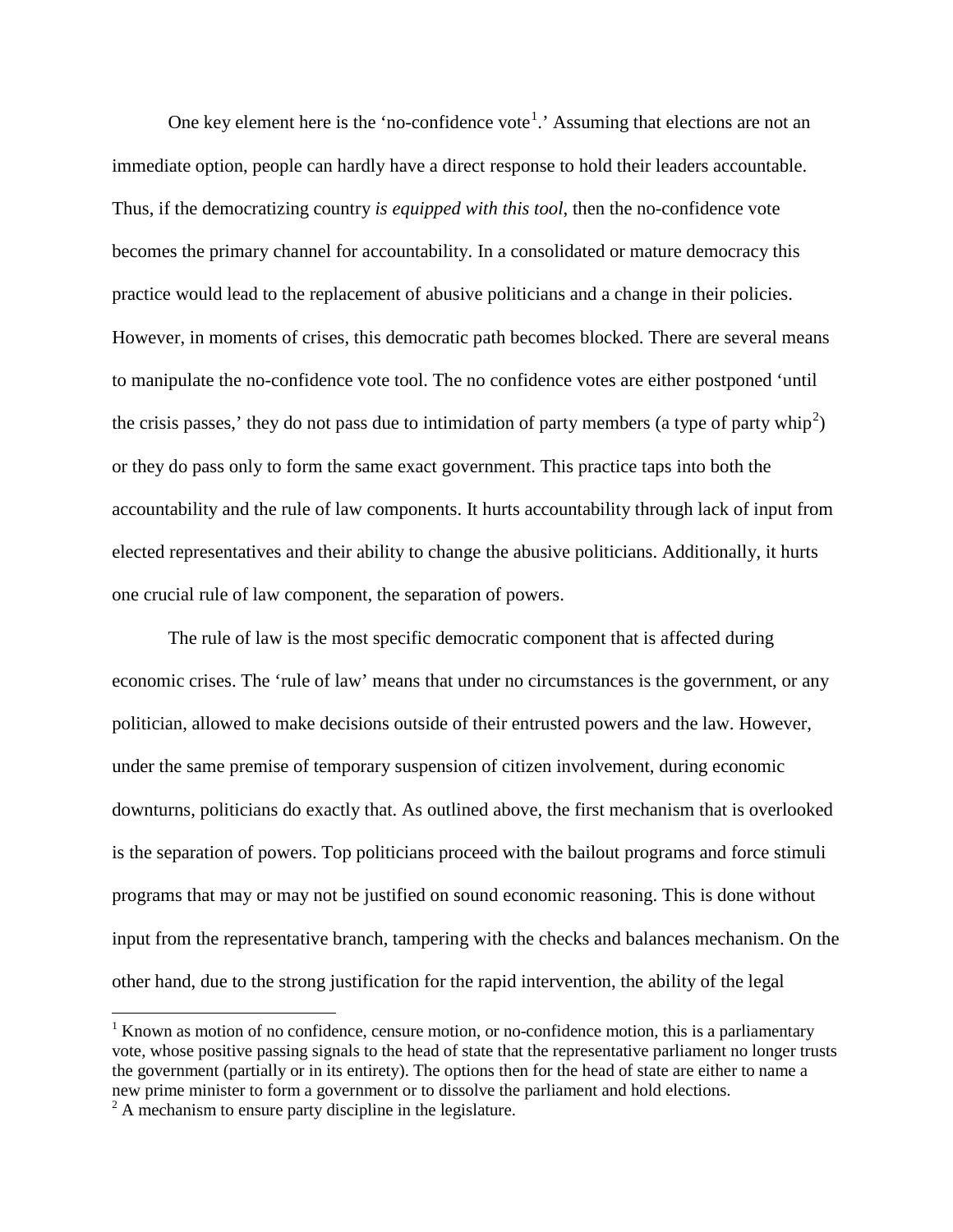system to bring to justice abusive politicians is halted. Saving the economy becomes a justified reason to overlook the law, a clear sign of reverting to non-democratic practices during economic downturns.

Besides the immediate effects, during the crises, the effects on the accountability and rule of law mechanisms can prevail for a while, post crisis. For instance, in case of economic stabilization (be it temporary) the beneficiaries of the bailouts and governmental interventions may never be held accountable or brought to justice to re-establish a democratic balance. In light of these assumptions, we theorize first, that financial crises have a negative impact on the institutional accountability in democratizing countries, and second, that financial crises have a negative impact on the rule of law in democratizing countries.

In the following sections, we present the choice of measures, data, and methods to test our hypotheses, present the results for two models, and we conclude with a discussion of the possible ability of the citizens in democratizing countries to actually recognize the political abuse and their attempt to hold the politicians responsible for their actions.

### **Data and Methodology**

In order to examine the indirect effects of banking crises on the process of democratization, we draw our sample of countries from *The Economist Intelligence Unit's Index*  of Democracy 2006 database (EIU).<sup>[3](#page-10-0)</sup> Although there are four categories for regime-type, we focus on the middle two categories: flawed democracies and hybrid regimes. The logic behind this choice is based on the research agenda, which is to explore the effects of the recent banking crisis on democratization. Therefore, we are less concerned with countries that are full democracies or full authoritarian regimes because they are not in a relative state of transition or

<span id="page-10-0"></span><sup>&</sup>lt;sup>3</sup> See Appendix A, Dataset Descriptions, Section 1.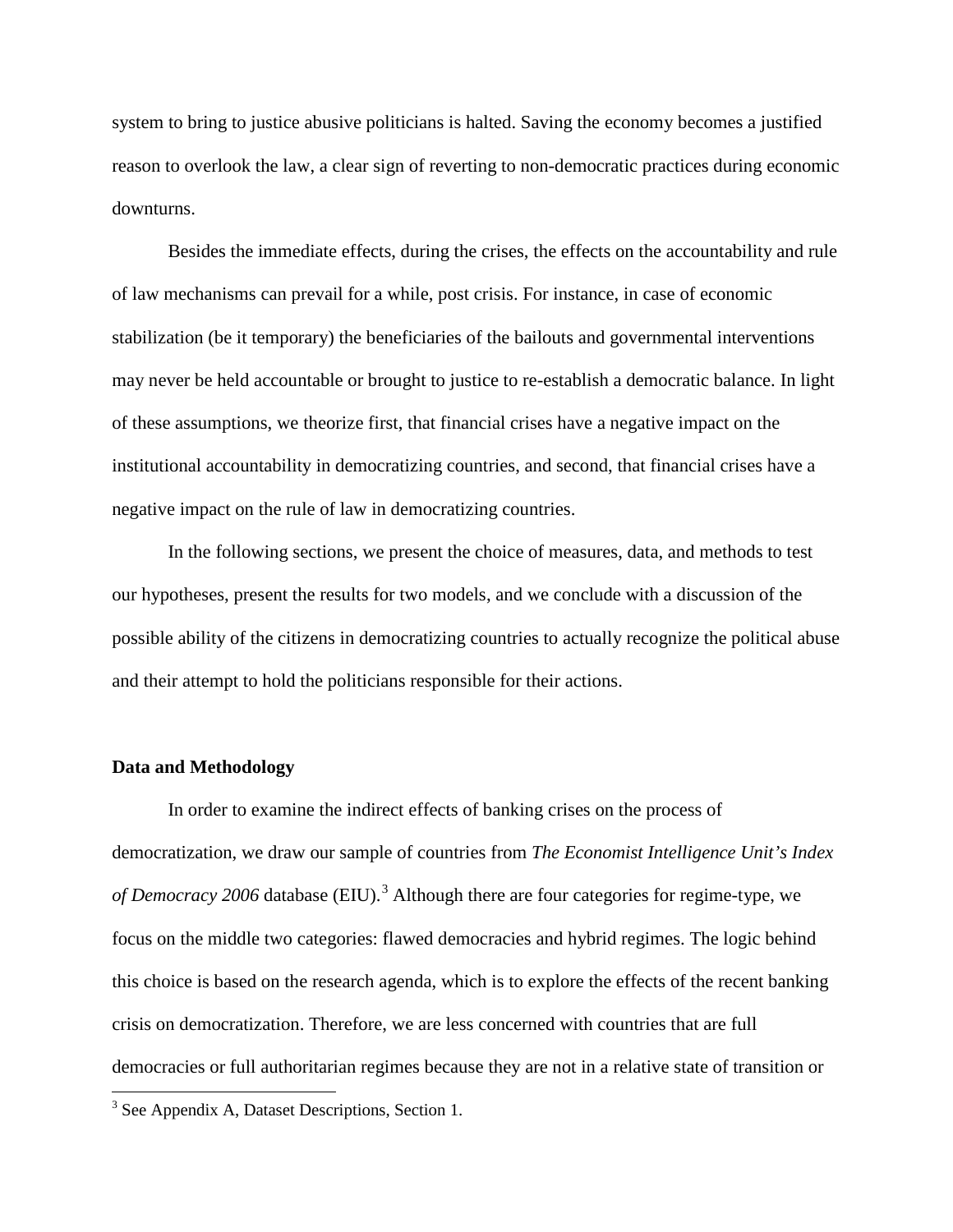instability. We expect a case of financial crisis to be more detrimental to democratic institutions in countries that have higher levels of governing instability. Our dataset includes 81countries, covering the time period from 2002 to 2010, with the unit of analysis being *country-years*.

To test the set hypotheses we use measures from the World Bank's *World Development Indicators (WDI)* and *Worldwide Governance Indicators (WGI)*. We are concerned with examining the effects of banking crises on regimes that are not full democracies or full autocracies. In order to determine how to place countries into the middle two categories we used the WGI definition of governance as the definition for democracy. WGI defines governance as "consisting of the traditions and institutions by which authority in a country is exercised. This includes the process by which governments are selected, monitored and replaced; the capacity of the government to effectively formulate and implement sound policies; and the respect of citizens and the state for the institutions that govern economic and social interactions among them."<sup>[4](#page-11-0)</sup> The measures derived from the WGI are highly correlated with the placement of the countries in our sample set into the relevant categories of interest from the EIU.

For the purposes of this study we focus on *voice and accountability*, and *rule of law*, because they best grasp the elements of democracy that we are most interested in. *Voice and accountability* "capture(s) perceptions of the extent to which a country's citizens are able to participate in selecting their government, as well as freedom of expression, freedom of association, and a free media." We use this measure because we predict that as the crisis becomes more prevalent in a given country, governments are more likely to put restrictions on these freedoms. The second variable we use to measure democratization is *rule of law*, which is defined as "(the) perceptions of the extent to which agents have confidence in and abide by the rules of society, and in particular the quality of contract enforcement, property rights, the police,

<span id="page-11-0"></span><sup>&</sup>lt;sup>4</sup> Definition of Governance found at<http://info.worldbank.org/governance/wgi/index.asp>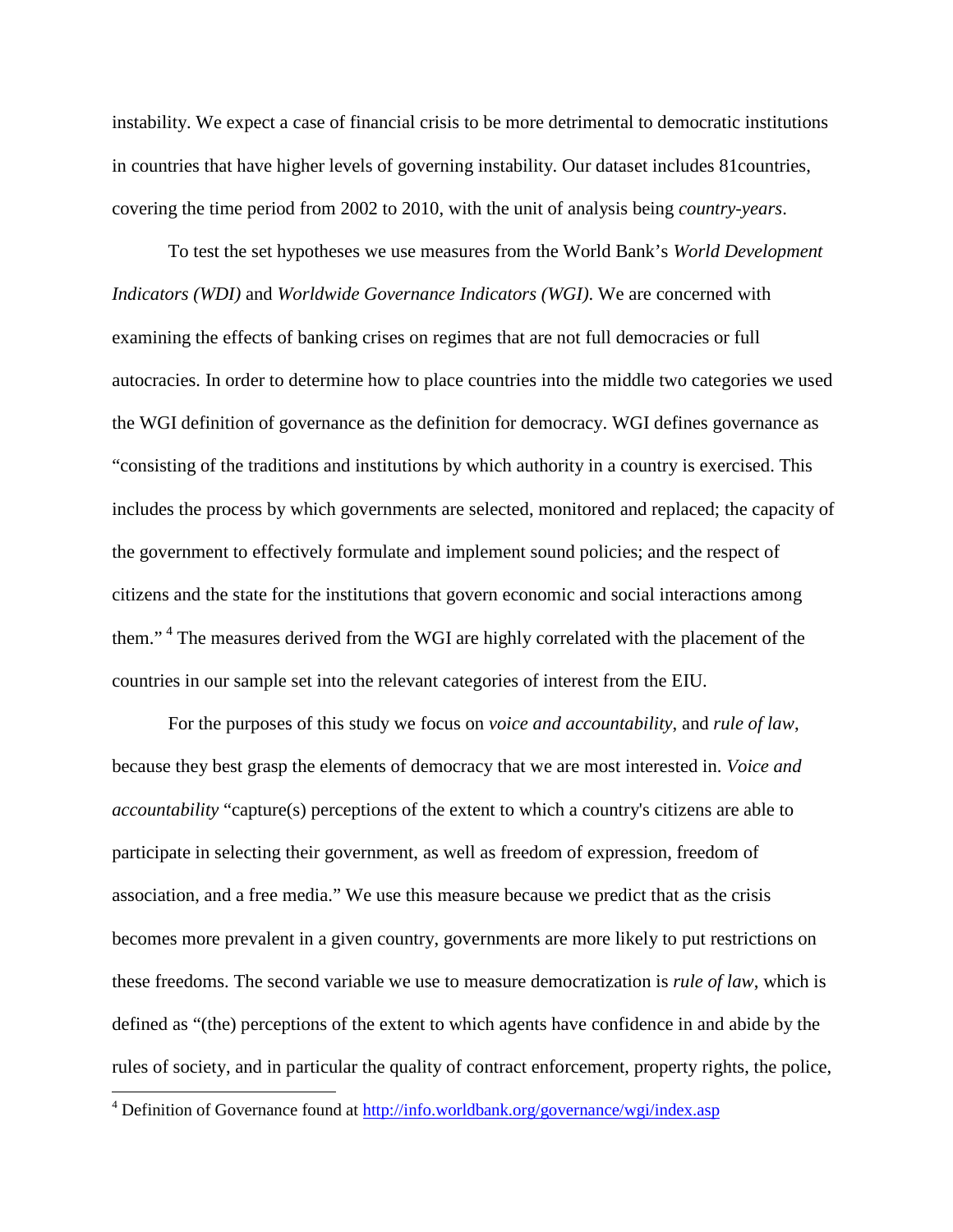and the courts, as well as the likelihood of crime and violence."<sup>[5](#page-12-0)</sup> As the crisis increases in intensity within a given country, we predict that we will see a suppression or suspension of the rule of law. We hypothesize that financial crises will negatively impact these democratic components. We are combining these two measures, and the summation of these two measures will be used to capture the impact of the recent crisis on the regime type in a given country.<sup>[6](#page-12-1)</sup>

Out of all the financial crises described in the above section, we choose to test the effect that banking crises have on various institutional features of democracy. A banking crisis is "a case where the net worth of the banking system is almost or entirely exhausted as nonperforming loans use up most or all capital in the banking system"<sup>[7](#page-12-2)</sup>. In other words, banks witness mass insolvency across the banking system within a given country. However, because the recent crisis took place in developed countries, we use various economic indicators to proxy for the effects of the crisis in the countries of interest, new democracies and hybrid regimes, most of which are part of the developing world. The key measure we use captures the indirect impact of a banking crisis in the developed world *on the banking system* in developing countries. The remaining explanatory variables are used to measure the indirect effects of banking crises *on key economic indicators* in developing countries. We first address how we proxy for the indirect effect on the banking system in developing countries, which is followed with a discussion of the other explanatory variables.

<span id="page-12-2"></span><span id="page-12-1"></span><span id="page-12-0"></span>

<sup>&</sup>lt;sup>5</sup> See Appendix A, Table 2 for source of definition and measurement.<br><sup>6</sup> We also run models with our measure of democratization disaggregated (voice and accountability and rule of law) to see if the findings are similar to those of our main model. (See Appendix D Table 1) <sup>7</sup> This definition of banking crisis was established by Caprio and Klingebiel (1996), which was cited in a articlefound at the following website:<http://www.iadb.org/res/ipes/2005/docs/Chapter3Eng.pdf> (chapter 3, pg. 29).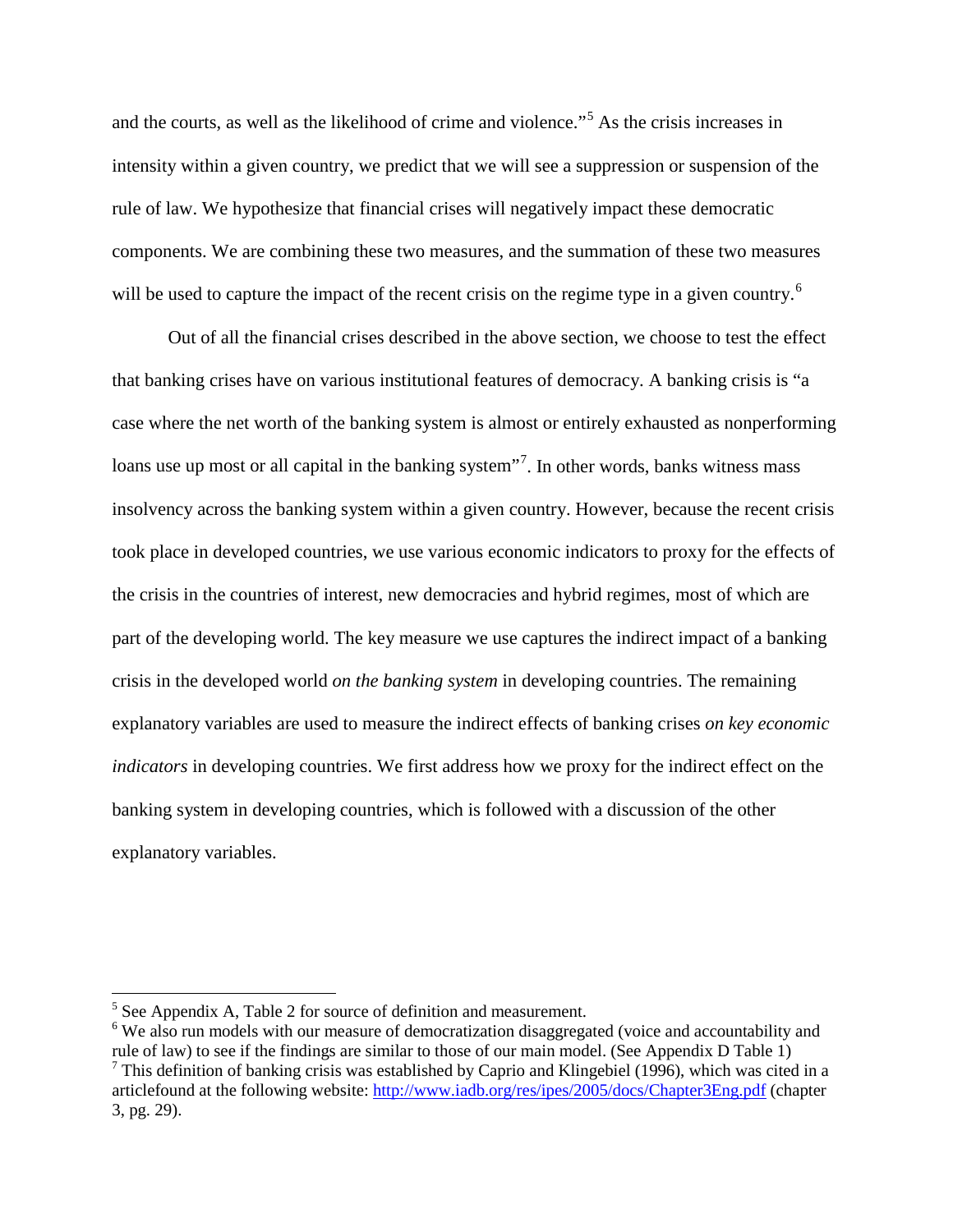## *Explanatory and Control Variables*

The variable used to measure the indirect effect on banks in developing countries is 'domestic credit' provided by the banking sector as a percentage of GDP. The World Bank defines this variable as follows, "domestic credit provided by the banking sector includes all credit to various sectors on a gross basis, with the exception of credit to the central government, which is net. The banking sector includes monetary authorities and deposit money banks, as well as other banking institutions where data are available (including institutions that do not accept transferable deposits but do incur such liabilities as time and savings deposits). Examples of other banking institutions are savings and mortgage loan institutions and building and loan associations"<sup>[8](#page-13-0)</sup>. This measure captures the variability of loans given out by domestic banks to domestic entities. We labeled this measure *Domestic Bank Lending* and hypothesize the following:

# *1*: *The relationship between credit lending by banks in developing countries and the institutionalization of democracy should have a positive and statistically significant coefficient.*

Since the direct link between banks in developed and developing countries is minimal, we use other economic indicators in developing countries to estimate the effects of the recent crisis on democratization. The next set of explanatory variables is designed to capture the indirect effects of the recent banking crisis in the developed world on economic performance/development in developing and/or democratizing countries. The first of these explanatory variables is exports. Naude (2009) argues that a recession in the U.S. and other G-7 countries will reduce demand for exports, which developing countries rely heavily on for economic growth.<sup>[9](#page-13-1)</sup> *Exports* is defined as "the value of all goods and other market services

<span id="page-13-0"></span><sup>8</sup> See Appendix A, Table 2 for source of definition and measurement.

<span id="page-13-1"></span><sup>&</sup>lt;sup>9</sup> Naude 2009, 5.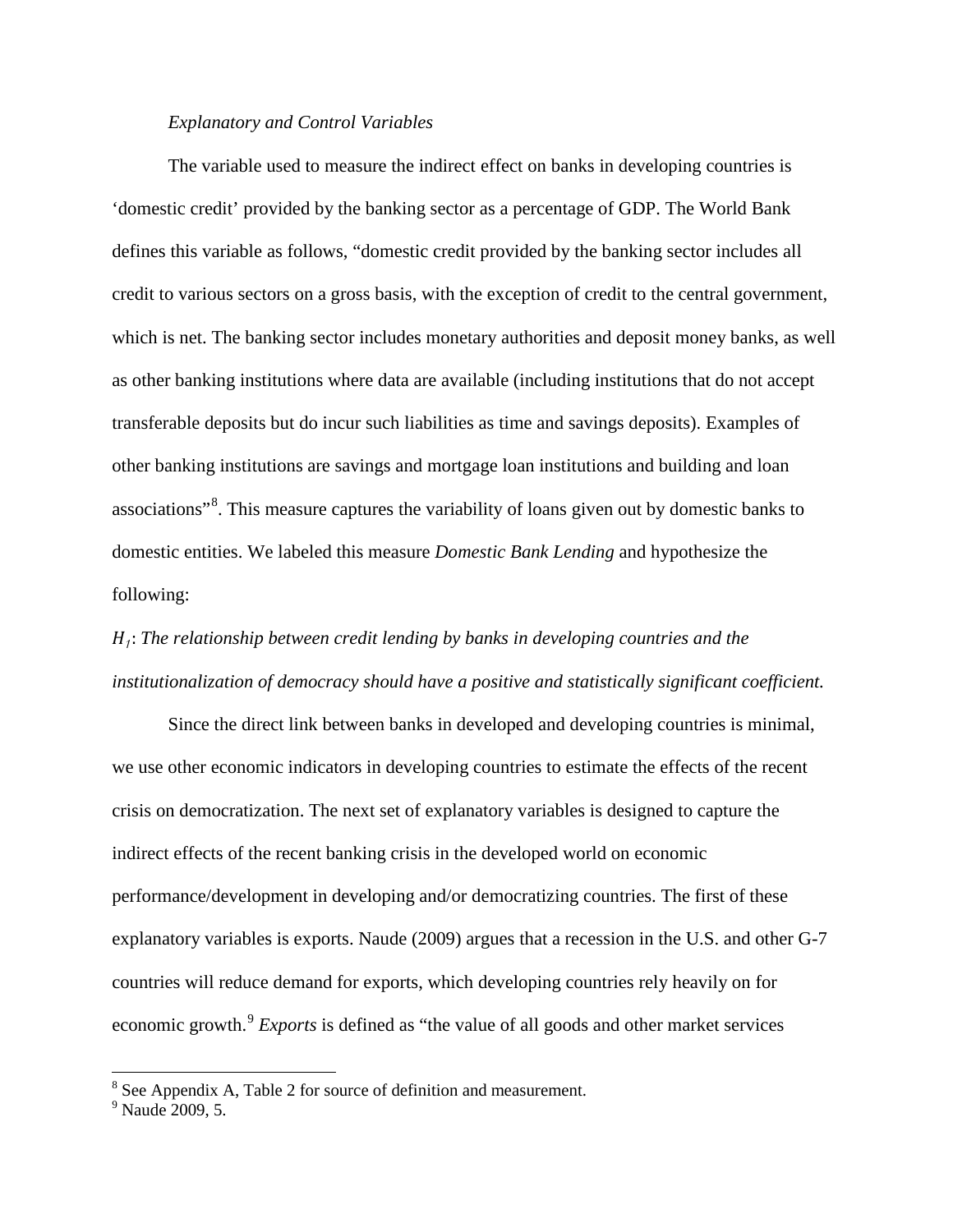provided to the rest of the world. They include the value of merchandise, freight, insurance, transport, travel, royalties, license fees, and other services, such as communication, construction, financial, information, business, personal, and government services". <sup>[10](#page-14-0)</sup> We predict the following findings:

*2*: *The relationship between exports and the institutionalization of democracy should have a positive and statistically significant coefficient.*

The next critical explanatory variable that we use to measure the indirect effects of the recent banking crisis is 'unemployment' (as a percentage of the total labor force). We define unemployment as "the share of the labor force that is without work but available for and seeking employment".<sup>[11](#page-14-1)</sup> The logic behind including this variable on the right hand side of the model is related to the inclusion of exports. If exports decline in a developing country this should be accompanied by a decline in production, which in turn is correlated with a rise in unemployment. Theoretically, as exports take a hit the jobs needed to produce such exported goods should decline. Therefore, if a banking crisis in developed countries impacts exports in developing countries, it should also effect the occupations related to exported goods. We label this variable *Unemployment* and test the following hypothesis:

*3*: *The relationship between unemployment and institutionalization of democracy should have a negative and statistically significant coefficient.* 

The next explanatory variable is 'annual rate of growth' for a given country's economy. We use GDP growth (annual percentage), which is defined as the "Annual percentage growth rate of GDP at market prices based on constant local currency."<sup>[12](#page-14-2)</sup> Due to the high levels of interdependence amongst countries in the current international economic system, we would

<span id="page-14-0"></span><sup>&</sup>lt;sup>10</sup> See Appendix A, Table 2 for source of definition and measurement.

<span id="page-14-1"></span> $11$  See Appendix A, Table 2 for source of definition and measurement.

<span id="page-14-2"></span> $12$  See Appendix A, Table 2 for source of definition and measurement.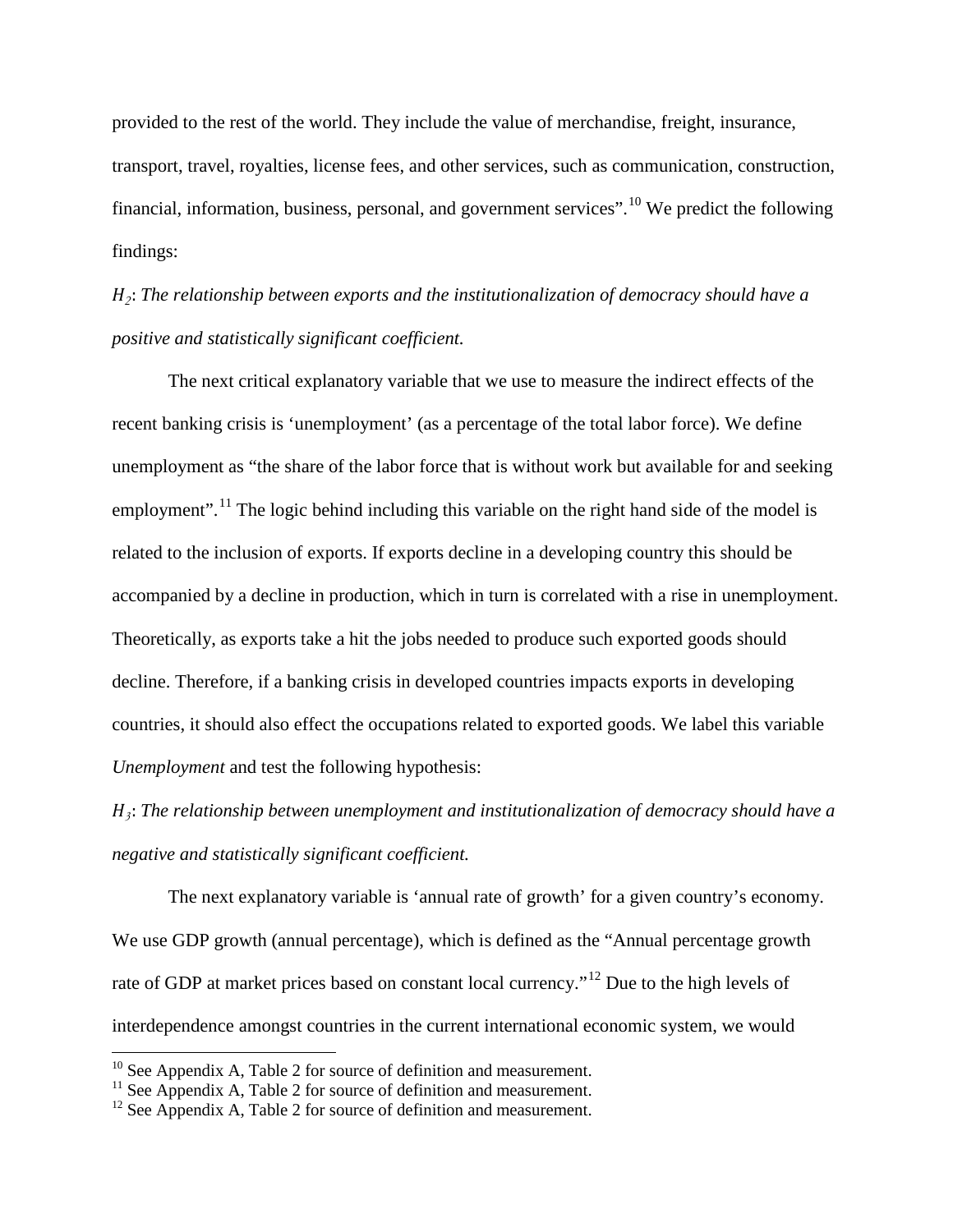expect the 2007 banking crisis to have a negative impact on annual GDP growth levels in developing countries. This is related to the reliance of developing countries on export earning as a major source of GDP growth. Therefore, we label this variable *GDP Growth* and hypothesize the following:

*4*: *The relationship between annual GDP growth and the institutionalization of democracy should have a positive and statistically significant coefficient.* 

The last explanatory variable is 'inflows of foreign direct investment' (IFDI). We define these as "the net inflows of investment to acquire a lasting management interest (10 percent or more of voting stock) in an enterprise operating in an economy other than that of the investor. It is the sum of equity capital, reinvestment of earnings, other long-term capital, and short-term capital as shown in the balance of payments."<sup>[13](#page-15-0)</sup> Naude argues that as the countries of the G-7 suffer from the recent crisis, this should have an effect on the inflows of foreign capital into developing countries (2009, 6). Unlike Naude's use of various aspects of foreign capital inflows, such as official development assistance (ODA), we focus only on inflows of foreign direct investment as a percentage of GDP. The reason that we focus only on this type is based on the nature of foreign direct investment (FDI). Unlike portfolio investments, which can be withdrawn at any sign of financial trouble, FDI is a long-term investment that is less susceptible to capital flight. Therefore, a major banking crisis should have a greater effect on foreign investors' willingness to take such a long-term risk if uncertainty is highly present. However, there have been mixed results in the literature regarding the relationship between democratic institutions and IFDI.

Li and Resnick find that democratic institutions, such as the availability and protection of

<span id="page-15-0"></span><sup>&</sup>lt;sup>13</sup> See Appendix A, Table 2 for source of definition and measurement.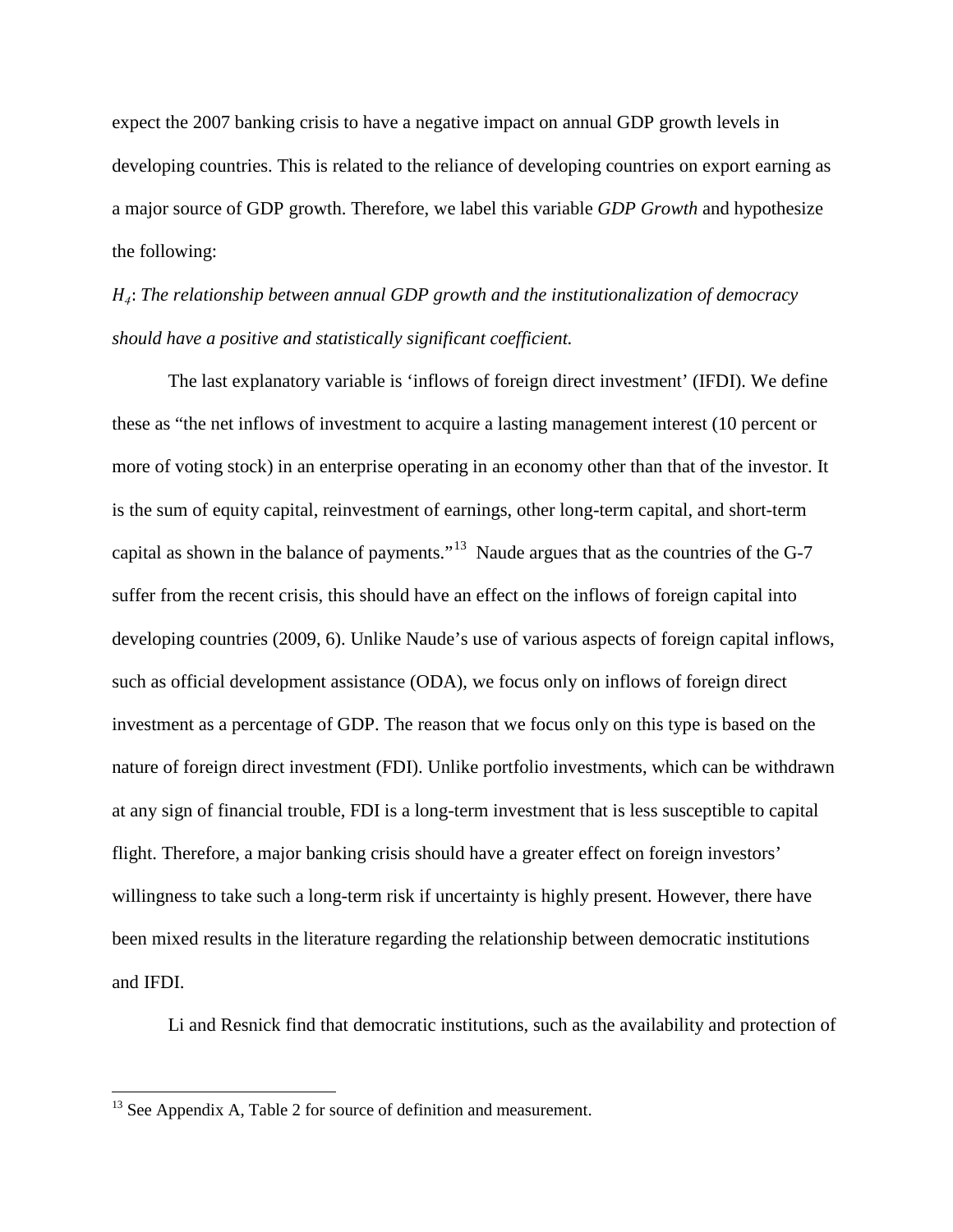property rights, are positively related to increased inflows of FDI (2003). Moreover, Nathan Jensen (2003 and 2006) finds that there is a positive relationship between the presence of democratic political institutions and IFDI, as these particular political institutions reduce the level of uncertainty for foreign investors. The counter-argument argues that multinational corporations (MNCs) are more likely to invest in authoritarian regimes. O'Donnell argues that autocratic governments provide a shield for FDI and its investors from the populations of the host countries and policies that favor the laborers over the capitalists (1978 and 1988). Haggard finds that authoritarian governments are more able to suppress distributional pressures from the masses  $(1990).^{14}$  $(1990).^{14}$  $(1990).^{14}$ 

The assumption here is that FDI inflow is attracted to non-democratic governments and that investors will not put pressure for enforcements of property rights, because that would increase transaction costs. De Meza and Gould (1992) and Greif (1994), on the Nash equilibrium choice of enforcement of property rights, argue that agents who build 'value' demand reform the rule of law—because it is the only legal regime that enforces property rights. On the other hand, asset-strippers (in our case the FDI agents attracted to non democratic regimes) do not, since they follow a strategy of "take the money and run" and can illegitimately profit from their control of rights*.* Thus, the economic strategy of an agent determines his political position (Hoff and Stiglitz, p. 10). One answer has to do with the credibility of property rights protections. If an individual's property rights to a company are not expected to be enforced in the future, then the investor cannot make billions, by normal business investments (Hoff and Stiglitz, p. 13). Second, the perceived justice of a system is important to gaining the cooperation of those involved in the process of producing the rule of law (judges, regulators, jurors, potential offenders, etc.).

<span id="page-16-0"></span><sup>&</sup>lt;sup>14</sup> The arguments from O'Donnell and Haggard are not taken from original sources. They have been drawn from the article by Li and Resnick, "Reversal of Fortunes: Democratic Institutions and Foreign Direct Investment Flows into Developing Countries" (2003).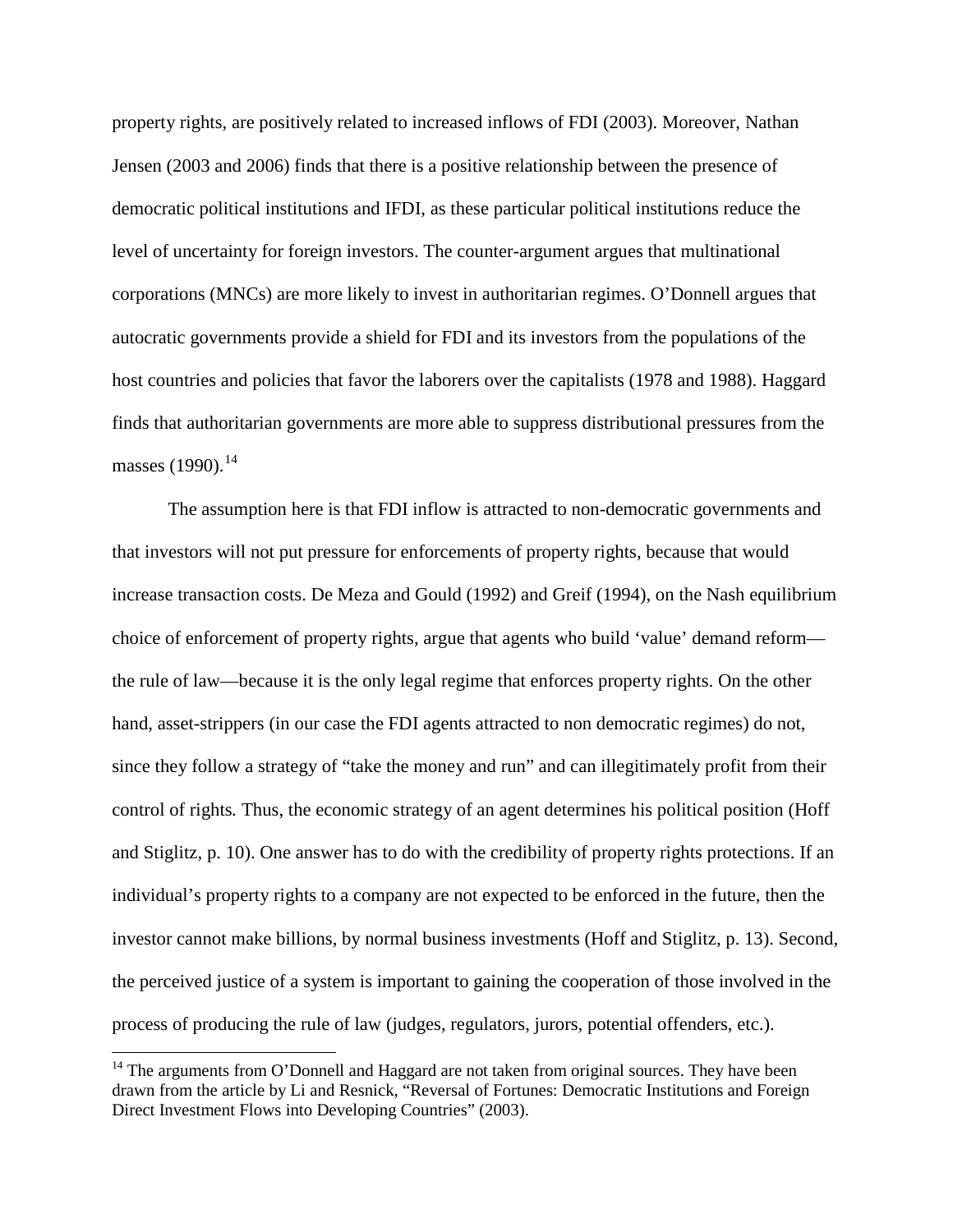Accordingly, state protection of asset strippers may be infeasible, even under an ostensible rule of law. Knowing this, asset strippers will be less supportive of the rule of law (Hoff and Stiglitz, p. 13)

In this article, we take this position and argue that a decline in FDI inflows should not have a significantly positive relationship on the decline in democratic institutionalization. On the contrary, we argue that there is a negative relationship between FDI inflows and levels of democratizations; as the levels of FDI decrease, governments have to rely more on taxing domestic production, which raises accountability. We label this variable *FDI Inflows* and hypothesize the following:

*5*: *The relationship between FDI inflows and the institutionalization of democracy should have a negative and statistically significant coefficient.* 

The remainder of the measures used in the models below are similar to the traditional economic variables used in most of the literature on international finance and financial crises. The first is 'the size of country's market'. The market is defined as "a collection of homogenous transactions. A market is created whenever potential sellers of a good or service are brought into contact with potential buyers and a means of exchange is available."<sup>[15](#page-17-0)</sup> In order to operationalize this variable we use *Growth Domestic Product or GDP* (in constant 2000 \$US), which we define as "the sum of gross value added by all resident producers in the economy plus any product taxes and minus any subsidies not included in the value of the products. It is calculated without making deductions for depreciation of fabricated assets or for depletion and degradation of natural resources. Data are in current U.S. dollars. Dollar figures for GDP are converted from domestic currencies using single year official exchange rates".[16](#page-17-1) We label this variable *GDP* 

<span id="page-17-0"></span><sup>&</sup>lt;sup>15</sup> Definition from Dictionary of Economics, p. 242.

<span id="page-17-1"></span> $16$  See Appendix A, Table 2 for source of definition and measurement.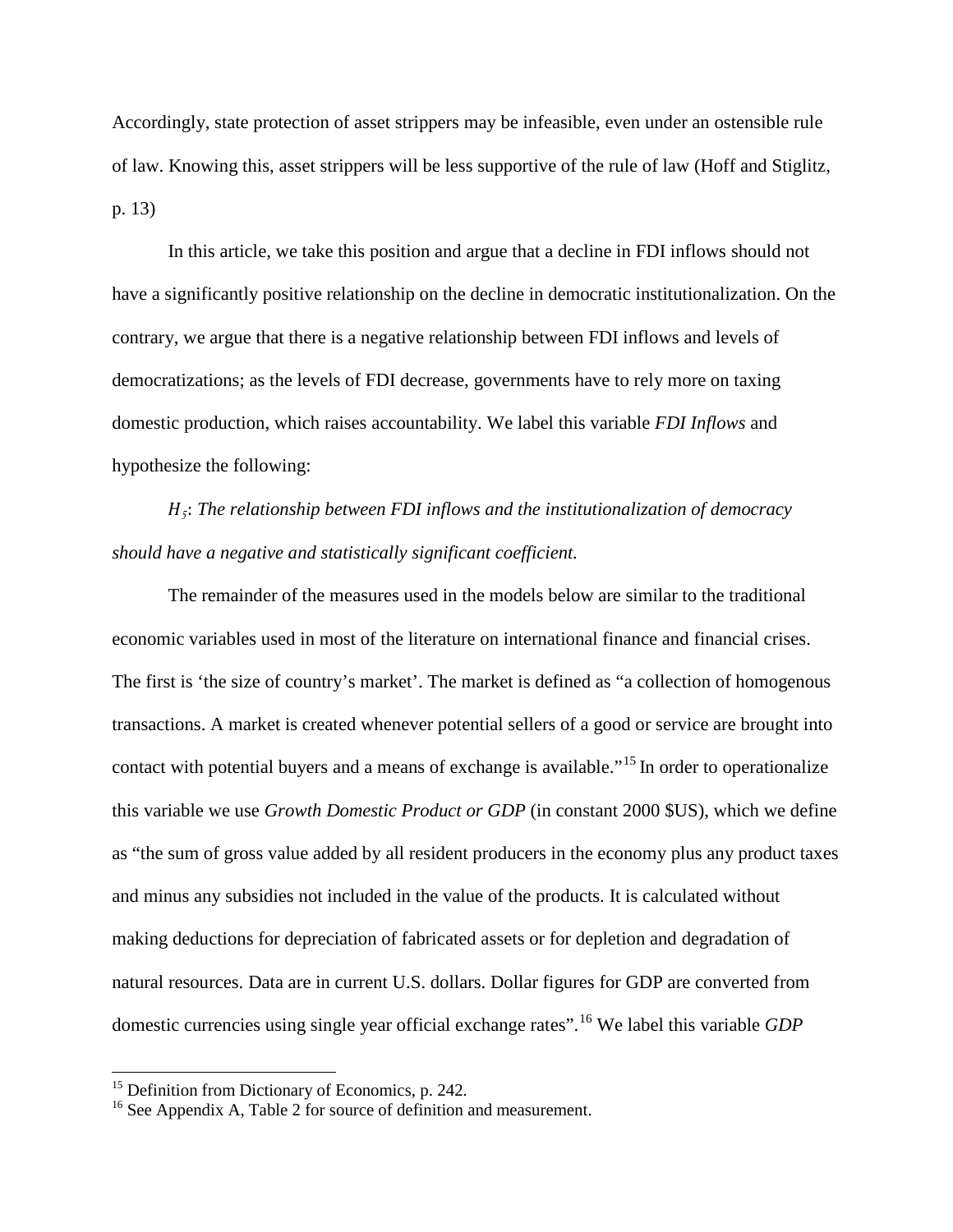*Constant* and hypothesize that as the size of country *i's* market decreases, the level of democratization is also likely to decrease.

The next control variable is population total, which is based on the de facto definition of population, counting "all residents regardless of legal status or citizenship - except for refugees not permanently settled in the country of asylum, who are generally considered part of the population of their country of origin." [17](#page-18-0) We have labeled this variable *Population Size*, and hypothesize that countries with larger populations are less likely to establish stable democratic institutions. Countries that are in the process of democratization are hindered from consolidating democratic institutions when there are more people within the polity, because it is more complicated to get a larger population to agree on a variety of issues and achieve some level of consensus.

The last variable that we control for is the 'life expectancy rate' for a given country. We use life expectancy at birth, total (years), which "indicates the number of years a newborn infant would live if prevailing patterns of mortality at the time of her birth were to stay the same throughout her life<sup>", [18](#page-18-1)</sup>. We have labeled this variable *Life Expectancy*, and hypothesize that as life expectancy decreases the level of democratization for country *i* should also decrease.

Lastly, in the dynamic panel data models produced in Table 1 below, we include a lagged measure of the dependent variable on the right hand side of the panel regression. We included this variable to correct for the presence of serial correlation, which is discussed in further detail in the results section below. We now turn to a discussion of the methodology used to test our hypotheses.

<span id="page-18-0"></span><sup>&</sup>lt;sup>17</sup> See Appendix A, Table 2 for source of definition and measurement.

<span id="page-18-1"></span> $18$  See Appendix A, Table 2 for source of definition and measurement.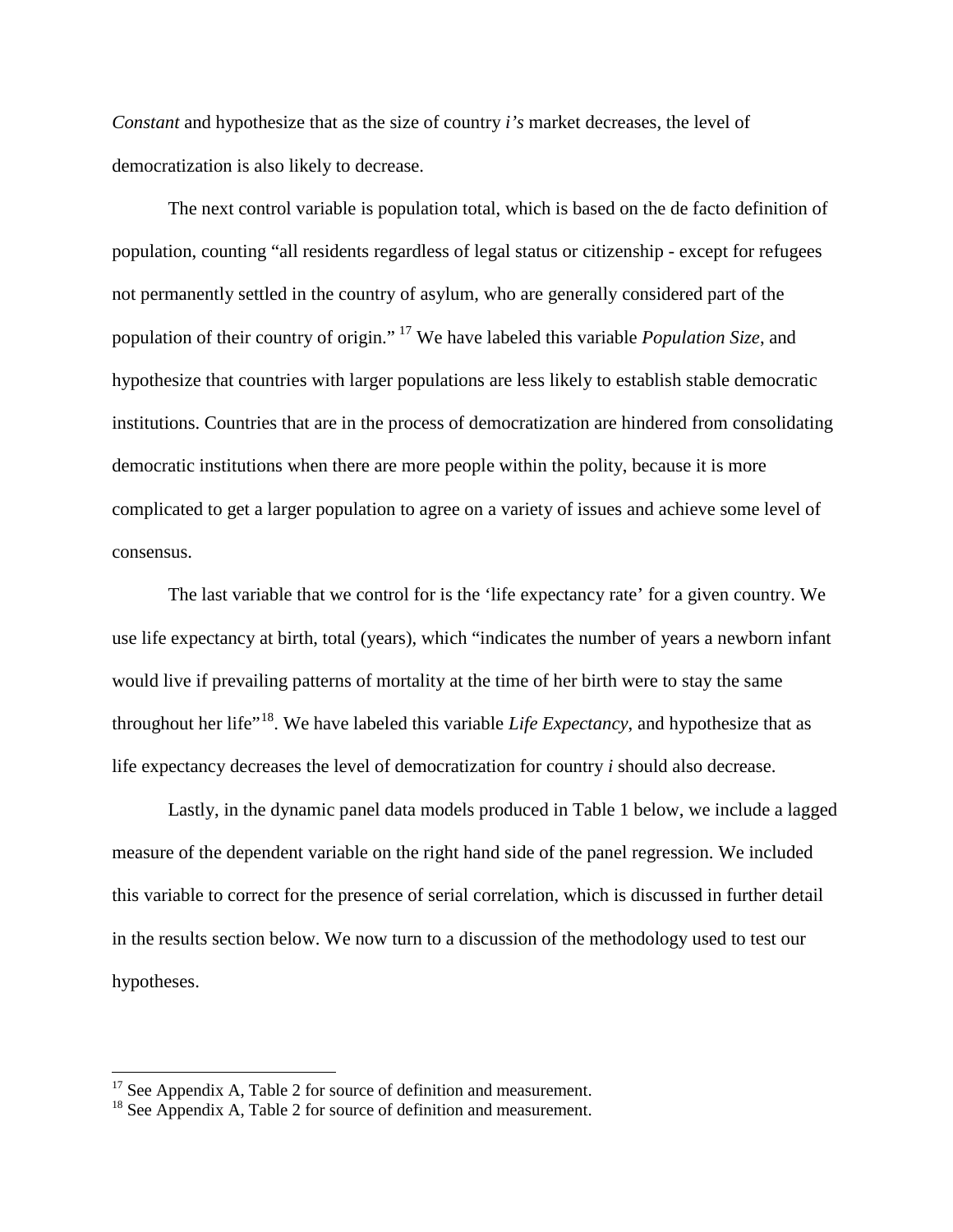### *Methods*

In this study we employ dynamic panel models, using various economic indicators, to test the indirect effects of banking crises in developed countries on certain institutional features in new democracies and hybrid regimes. Specifically, we employ Arellano-Bond Dynamic Panel *Generalized Methods of Moments (GMM)* estimators because our variables provide measures for numerous countries (the unit of analysis) over a given period of time. These models allow us to control for problems of autocorrelation in our specification. We run various diagnostics and robustness tests to determine the fitness of our model and to find the least biased estimations. However, we begin with a simple OLS model to illustrate the significant difference in most of the findings from those of the panel model results.

Using GMM regressions we find that Exports and FDI Inflows have a negative statistically significant effect on democratization in our sample set. However, Exports is significant but in the opposite direction than we hypothesized. We run a model that controls for oil exports since oil countries have a specific regime structure and the inflow of money may keep governments at shelter even during economic downturns. We thus include an interaction variable for oil exports and overall exports, both as a percentage of GDP. We find that our negative finding for Exports is better explained when we condition for oil exports on overall exports and include an interaction in the GMM 2 Lags model. We find that when oil exports increase along with exports, then our predicted relationship between exports and democracy is validated by the results, but only for oil exports. In the following section, we present a discussion of the empirical results derived from our findings.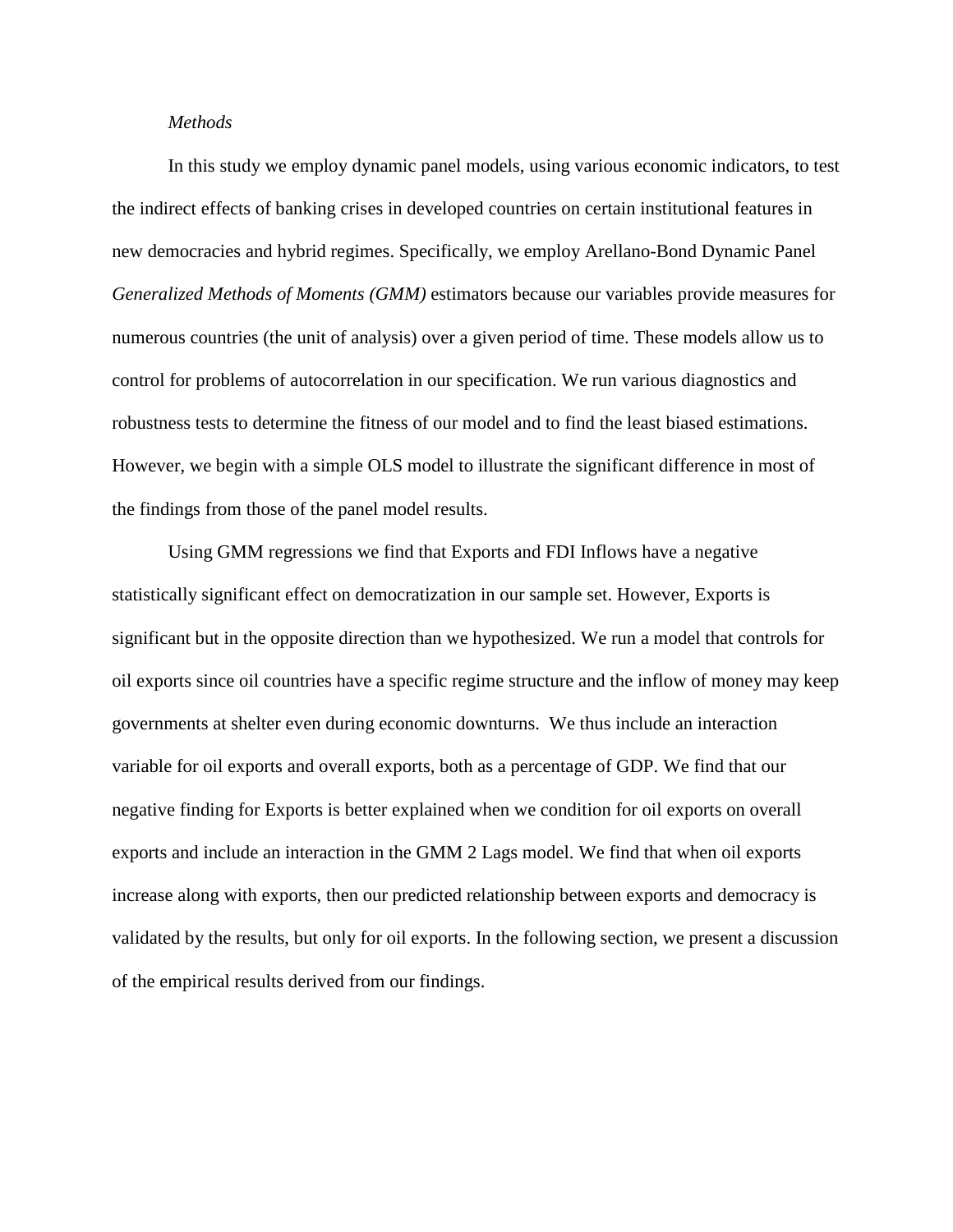### **Empirical Analysis and Results:**

The first model we discuss is the simple OLS model found in Appendix B. We display a simple OLS model to illustrate the significant variation in these findings compared to those from the dynamic panel models from this section. These differences are due to the inherent problems with simple OLS models and their inability to deal with cross-section time-series data, specifically the problem of autocorrelation. Dynamic panel models are better equipped to deal with the issue of autocorrelation because they generate lagged instruments.

For the OLS model, the findings for the variables measuring domestic credit lending by the banking sector and the level of exports  $(H_1, and H_2)$  are statistically significant and in the predicted direction. Unemployment  $(H_3)$  is also statistically significant, but the coefficient is opposite of what we predicted. Therefore, from this model we can say that as bank lending and exports decline we also see a decline in democratic institutionalization. Yet, when unemployment increases, we see that democratic institutions become more stabilized.  $H_4$  and  $H_5$ are not statistically significant with both outputs in the opposite direction than we predicted. As for the control variables, they are all statistically significant and only the life expectancy rate has a coefficient that is in the opposite hypothesized direction. Therefore, we can infer from these findings that our first three explanatory variables have a significant effect on the institutionalization of democratization. Specifically, as domestic bank lending and exports decline, holding all other variables constant, the ability to hold a government accountable for its actions and the stability of the rule of law both decline.

However, simple OLS estimators are only considered unbiased if, and only if, none of the ten major assumptions are violated. In the present case, one of the major violations is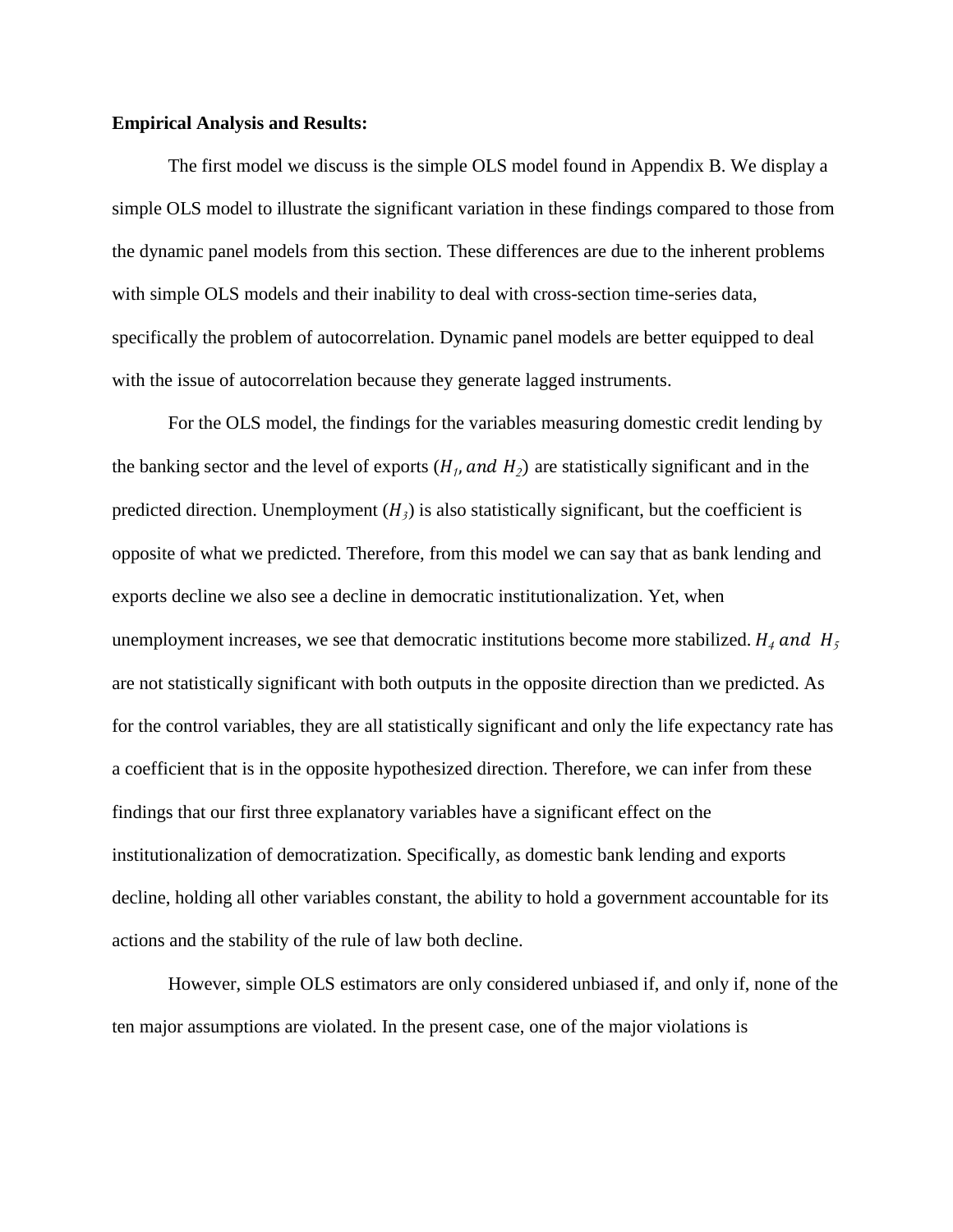multicollinearity.<sup>[19](#page-21-0)</sup> Acknowledging that this can bias our standard errors and in turn bias our estimators we run a model with and without bank lending and get nearly identical results for all of the explanatory variables. The most critical violation in the model is serial correlation. This is represented by the presence of correlation amongst two or more of the residuals of the explanatory variables (Gujarati 2003, 66). Any dataset that includes both time and entity, specifically time (years), will be hindered by serial correlation and the proper diagnostics must be included to correct for this problem in order to produce unbiased estimations. Another critical reason why our OLS estimators are biased is that the dataset includes numerous countries and covers numerous time periods (years), known as panel data. Thus, we need to employ panel data models to generate more reliable coefficients.

## *Dynamic Panel Data Models*:

We employ the Arellano – Bond Dynamic Panel *Generalized Methods of Moments (GMM)* estimates to reduce the problems associated with the fact that the "time-invariant country characteristics may be correlated with the error term."<sup>[20](#page-21-1)</sup> GMM is used to correct for the presence of serial correlations using lagged dependent and explanatory variables (which are not compatible with fixed effects models). Additionally, the dataset has a short time period ( $T = 9$ ) and a larger country dimension  $(N=83)$ , which can be corrected by using GMM estimators. When using GMM models, we employ one-step and two-step models. One-step GMM models

<span id="page-21-0"></span><sup>&</sup>lt;sup>19</sup> We run a pairwise correlation test to determine the significance of the correlated coefficients for all the variables on the right hand side of our model. We find that bank lending is significantly correlated with all of our main explanatory variables. However, when we drop this variable from the dynamic panel model we get nearly the same results for the other coefficients as when we exclude it from the model. Therefore, we have selected to keep bank lending in our main model.

<span id="page-21-1"></span> $20$  We have run several models to test the hypotheses, time series with fixed effects, random effects, fixed effects with robust standard errors, but we chose to present results from the Arellano – Bond Dynamic Panel with GMM estimators because they, as it will presented in this section, represent the least biased estimators.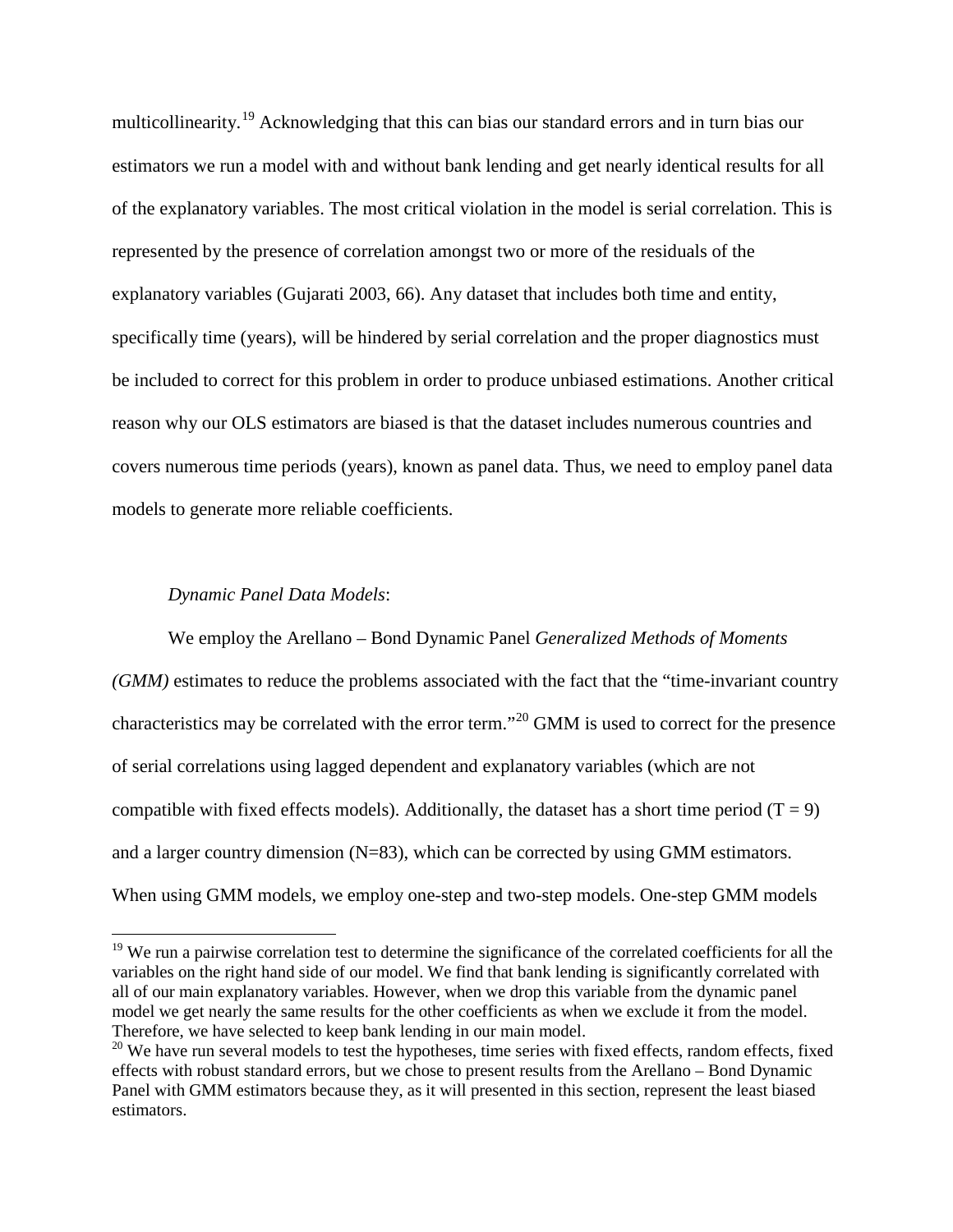are "efficient when the errors are homoskedastic and not correlated over time. This is often too restrictive."<sup>[21](#page-22-0)</sup> Two-step GMM models "(are) efficient under more general conditions like heteroskedasticity."<sup>[22](#page-22-1)</sup> Here is a discussion of the results from the GMM two-step models, as they provide the more robust standard errors and for the reason mentioned above.<sup>[23](#page-22-2)</sup> We also employ the proper post-estimation techniques to defend the robustness of our findings. The following paragraphs explain our findings from these dynamic panel models.

In the GMM two-step (1-Year) model we include a one-year lagged dependent variable, as well as a one year lag for all other right hand sided variables. The first model in Table 1 displays our results when correcting for heteroskedasticity, using White's robust standard errors, and none of our explanatory variables are statistically significant. The only variable that is statistically significant is the one-year lagged dependent variable, which we expected to find. Despite these non-findings, there are a few things to note about the results. First, exports, GDP growth, and FDI inflows all have results that run counter to the predicted hypotheses. We run the proper diagnostics before we can say anything definitive about these results and the robustness of the estimators. The first test we run is a Sargan Test, followed by an Arellano-Bond Test to determine the robustness of the findings in this model.

After running the Sargan test we fail to reject the null hypothesis.<sup>[24](#page-22-3)</sup> Therefore, the instruments generated are not correlated with the errors from first-differencing and therefore, the overidentifying restrictions are valid. Although this test appears to validate our instruments we need to provide a further test for autocorrelation by first-differencing the error terms. Here we

<span id="page-22-0"></span> $21$  Richard Blundell lecture notes on panel data models (2005) found at the following website: <http://www.scribd.com/doc/27088166/9/Sargan-test-for-overidentifying-restrictions> (pg. 20).  $\overline{^{22}$  Ibid. pg. 21.

<span id="page-22-2"></span><span id="page-22-1"></span> $^{23}$  The results from the post-estimation tests for all the GMM models we ran are provided in Appendix C, which illustrate why we did not settle for the results from the one-step models, nor the two-step 1-year lag model.

<span id="page-22-3"></span> $24$  See Appendix C, Table 3 for results from the Sargan Test.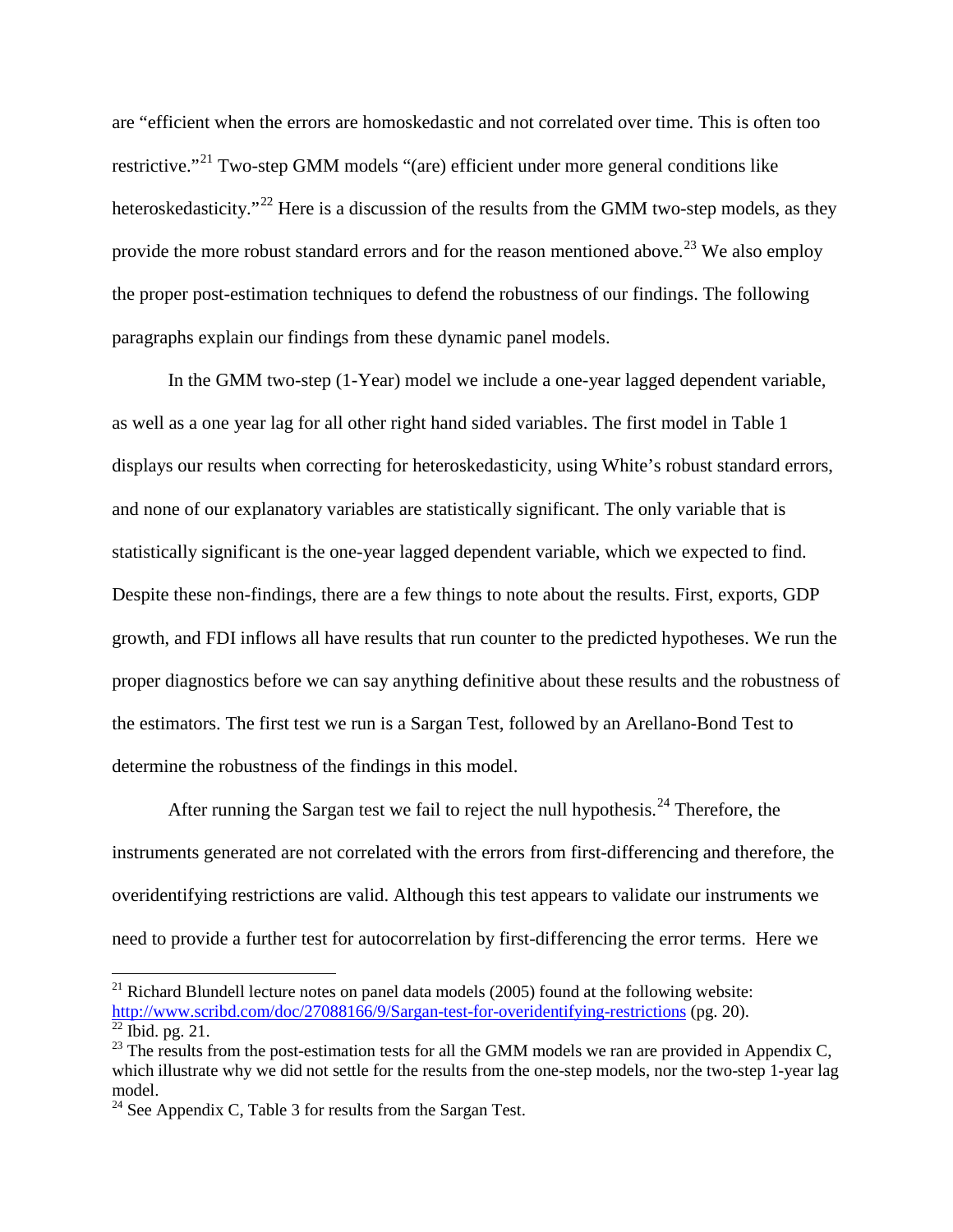employ the Arellano-Bond test for zero-autocorrelation. In the first order, we reject the null hypothesis that there is no serial correlation in the first difference errors<sup>25</sup>. This means that the "idiosyncratic errors are independently and identically distributed (i.i.d.)", which means the errors are serially correlated in the first order.<sup>[26](#page-23-1)</sup> However, we fail to reject the null hypothesis for the second order condition. Failing to reject the null at any other order other than the first implies that we do not have problems of model misspecification.<sup>[27](#page-23-2)</sup> Therefore, our GMM two-step 1-year Lag model in Table 1 fails to correct for autocorrelation in the first order, which means our model still suffers from biased estimators. Next we employ a GMM two-step 2-year Lag model to see if the problem of autocorrelation is solved.

<span id="page-23-0"></span><sup>&</sup>lt;sup>25</sup> See Appendix C, Table 4 for results to the Arellano-Bond Test for autocorrelation.

<span id="page-23-1"></span><sup>&</sup>lt;sup>26</sup> The description of serial correlation in the first order operations is explained was taken from the Stata 10 Manual on Panel Data and found at the following website:

<http://www.agecon.ksu.edu/support/Stata11Manual/xt.pdf> (pg. 27).

<span id="page-23-2"></span> $^{27}$  Ibid. pg. 43.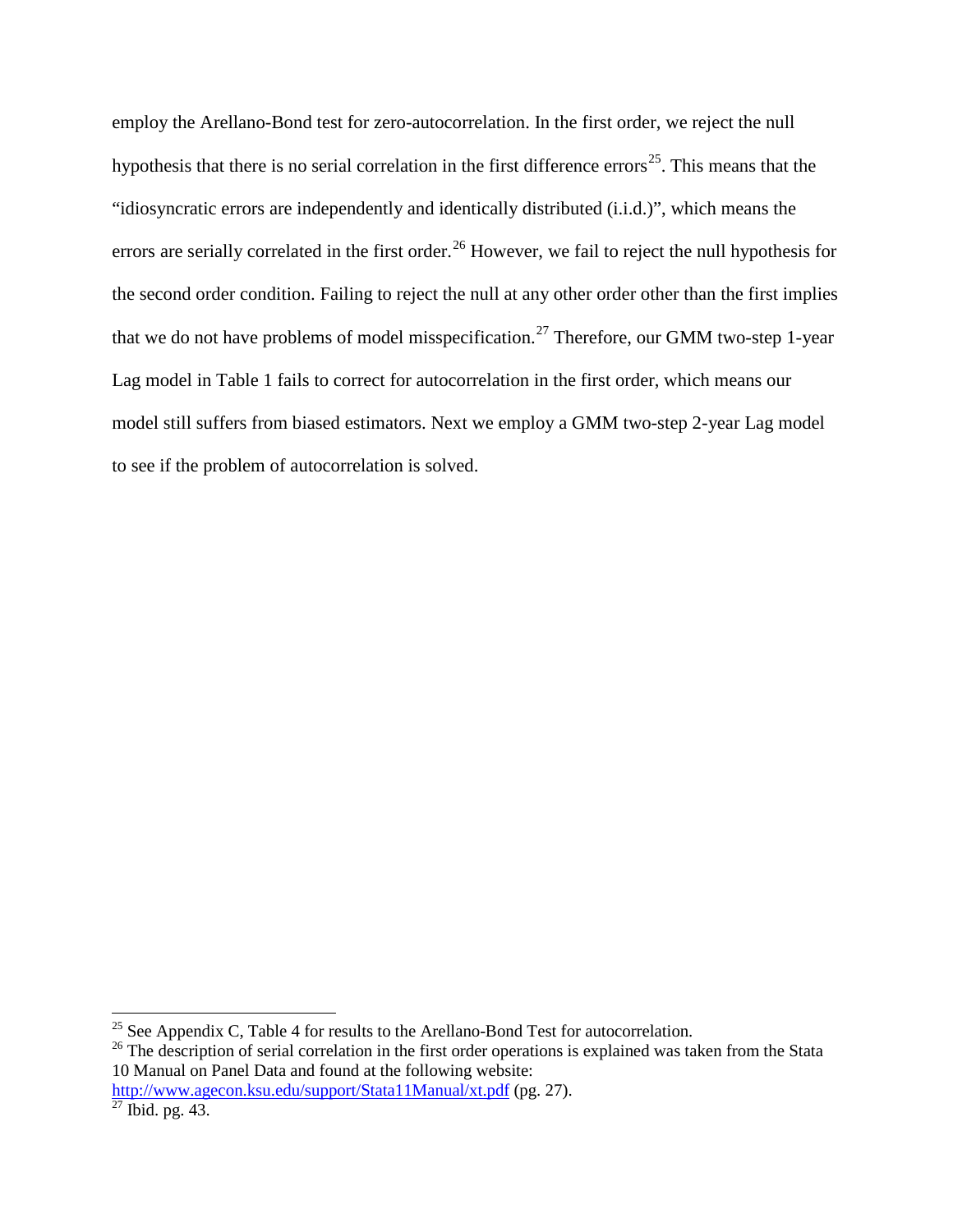|                                  | <b>GMM</b> Model | <b>GMM</b> Model |
|----------------------------------|------------------|------------------|
|                                  | 1 Lag            | 2 Lags           |
| Democracy Score                  |                  |                  |
| L. Democracy Score               | $0.610***$       | 0.308            |
|                                  | (0.129)          | (0.226)          |
| L <sub>2</sub> . Democracy Score |                  | 0.0279           |
|                                  |                  | (0.0383)         |
| L. Bank Lending                  | 0.0342           |                  |
|                                  | (0.0800)         |                  |
| L2. Bank Lending                 |                  | $-0.00185$       |
|                                  |                  | (0.0965)         |
| L. Exports                       | $-0.00928$       |                  |
|                                  | (0.142)          |                  |
| L2. Exports                      |                  | $-0.188+$        |
|                                  |                  | (0.107)          |
| L. Unemployment                  | $-0.0449$        |                  |
|                                  | (0.186)          |                  |
| L2. Unemployment                 |                  | $-0.0361$        |
|                                  |                  | (0.0716)         |
| L. GDP Growth                    | $-0.00285$       |                  |
|                                  | (0.00389)        |                  |
| L <sub>2</sub> .GDP Growth       |                  | 0.00236          |
|                                  |                  | (0.00257)        |
| L. FDI Inflows                   | 0.0192           |                  |
|                                  | (0.0211)         |                  |
| L <sub>2</sub> . FDI Inflows     |                  | $-0.0393+$       |
|                                  |                  | (0.0211)         |
| L. Population Total              | $-0.445$         |                  |
|                                  | (0.484)          |                  |
| L2. Population Total             |                  | 0.489            |
| L. GDP Constant                  | 0.245            | (0.521)          |
|                                  | (0.385)          |                  |
| L2. GDP Constant                 |                  | $-0.102$         |
|                                  |                  | (0.186)          |
| L. Life Expectancy               | $-2.601$         |                  |
|                                  | (3.293)          |                  |
| L2. Life Expectancy              |                  | 2.132            |
|                                  |                  | (1.617)          |
|                                  |                  |                  |
| Constant                         | 12.446           | $-13.861+$       |
|                                  | (11.411)         | (7.3627)         |
| Observations                     | 284              | 258              |
| Wald $x^2$                       | 57.85***         | $16.27+$         |
| P-value                          | (0.0000)         | (0.0921)         |
| Instruments                      | 37               | 36               |

**Table 1: Dynamic Panel Models**

Standard errors in parentheses + *p* < 0.10, \* *p* < 0.05, \*\* *p* < 0.01, \*\*\* *p* < 0.001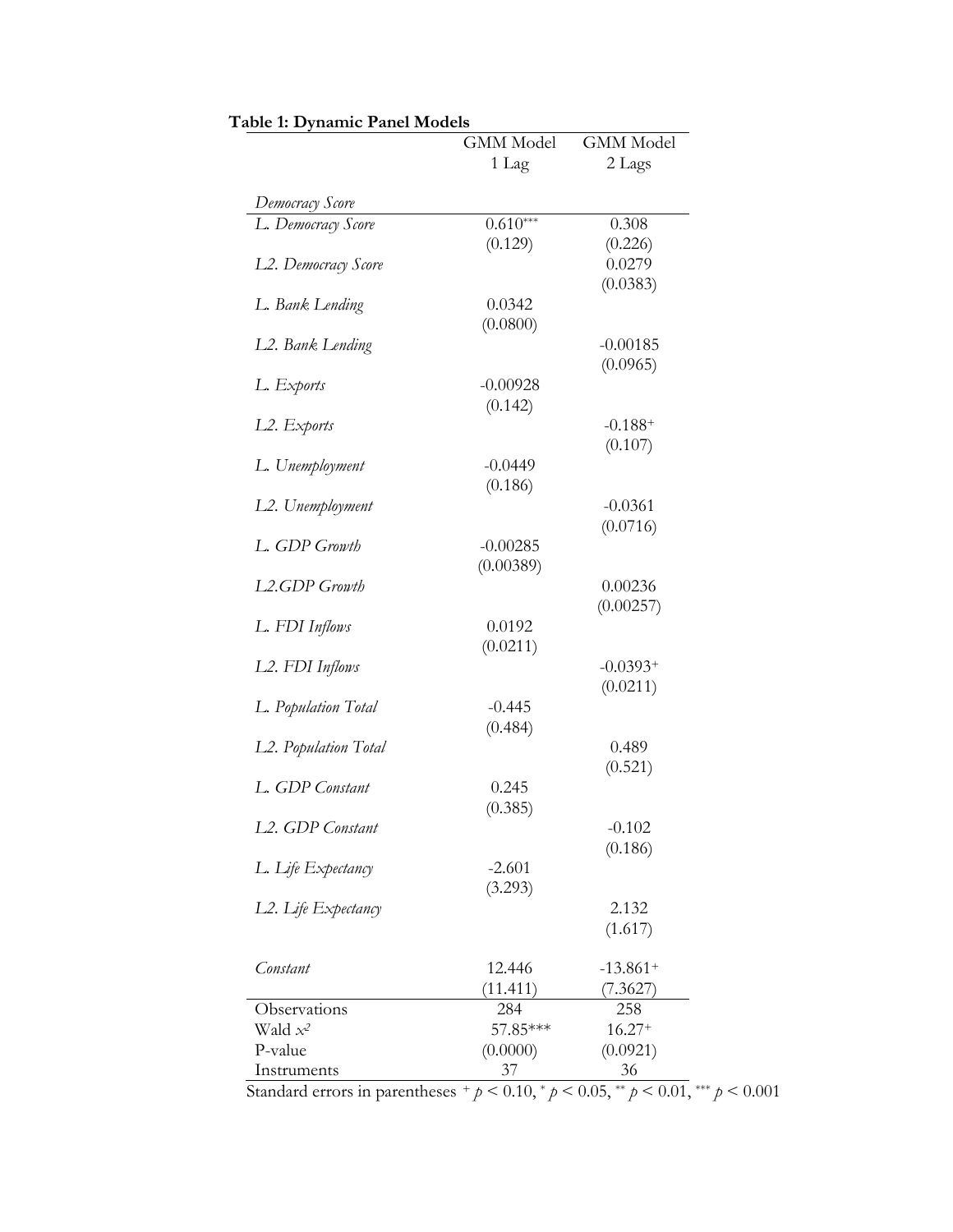In the GMM 2-Step (2-Year) model, two of the key explanatory variables are statistically significant. We find that when FDI inflows decline, there is an increase in the democratic institutional stability. Based on our hypothesized relationship, the decline in the inflows of foreign investors leads to an increased ability of a country's population to hold the government accountable, as well as to the strengthening rule of law. Regarding Exports, our results are statistically significant, albeit in the opposite direction than predicted. We will explore this last finding, and some variations depending on type of exports, in the following section.

Though both the simple OLS (Appendix B) and the dynamic model (two-year lag from Table 1) generate statistically significant findings, they have coefficients that are in the opposite directions. Therefore, this is critical for justifying the employment of more advanced econometric models to deal with this type of dataset. We run the post-estimation tests for the second model to determine if the results are robust and relatively unbiased.

The results for the Sargan test confirm that the instruments generated are valid instruments for controlling endogeneity, and the Arellano-Bond test results allow us to reject the null hypothesis for both order one and order two.<sup>[28](#page-25-0)</sup> In other words, according to the results, we can claim that we have no autocorrelation in the first-differenced errors and that our model is not misspecified. Lastly, we use robust standard errors to control for heteroskedasticity. Therefore, we have a model that has statistically corrected for the presence of autocorrelation in the error terms and has generated valid instruments to control for endogeniety. This model tells us that as FDI inflows decline, the stability of democratic institutionalization increases. It also shows that when exports decline democratic institutions become more stabilized. The next section will introduce two new variables generated to explain why exports do not have the predicted relationship with democratic institutions that we hypothesized. The first is oil exports as a

<span id="page-25-0"></span><sup>&</sup>lt;sup>28</sup> See Appendix C, Tables 3 and 4 for results for Sargan Test and Arellano-Bond Test.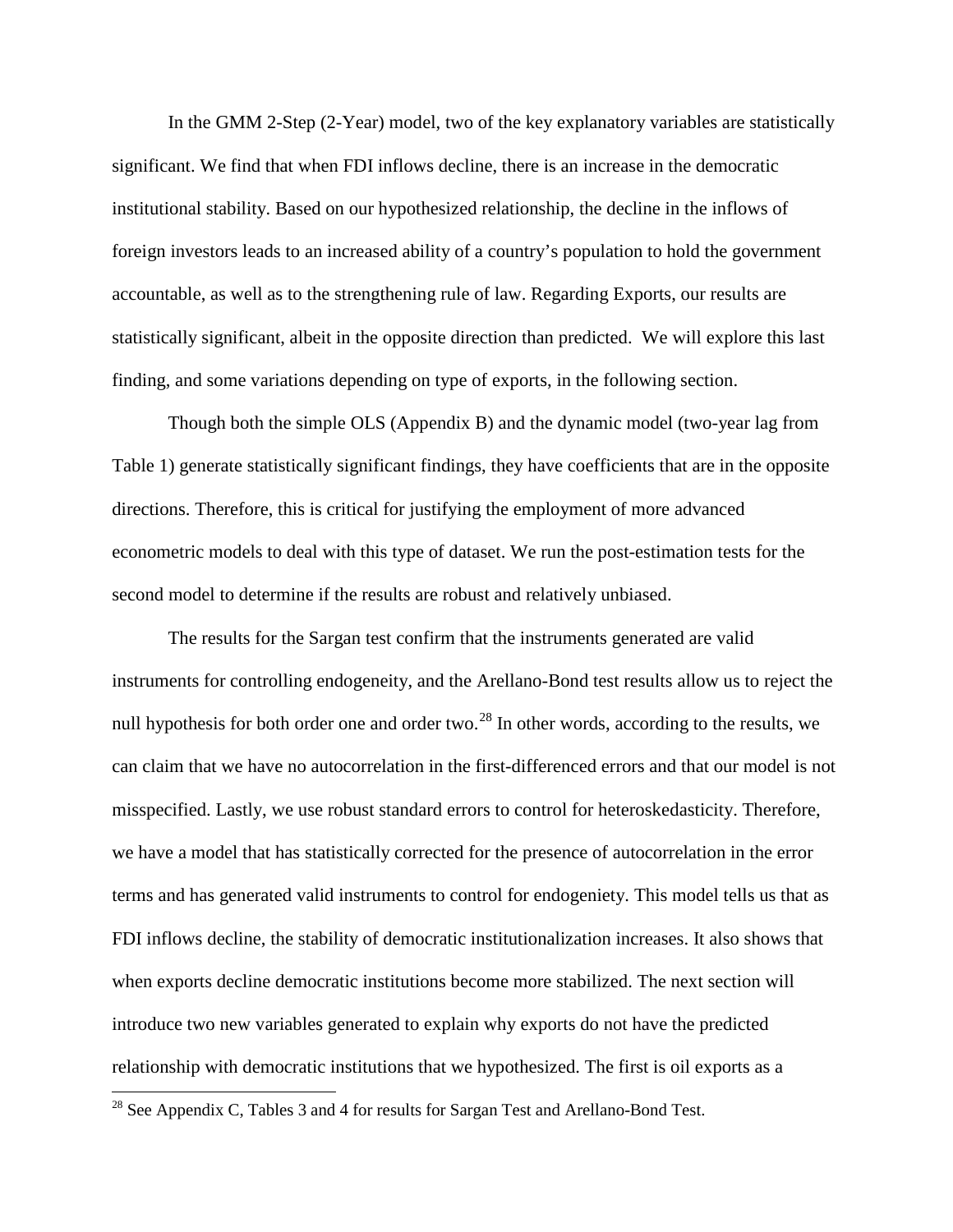percentage of GDP, and an interaction variable between oil exports and the variable under investigation, Exports.

### **Additional Robustness Checks: Exports and Oil Exports**

In light of the above finding that Exports was statistically significant, but the coefficient was in the opposite direction than we hypothesized, we design a test to explore this outcome. Therefore, in this section, we introduce a variable for oil exports as well as an interaction variable, between exports and oil exports, into the second model in Table 1 above. We use oil exports due to the extensive literature that analyzes the effects of oil on democracy. This literature is vast, so we refer to a few arguments put forth. There are those that argue that oil exports have a negative effect on the process of democratization (Ross, 2001; Tsui, 2011). Ross (2001) claims that oil exports, not just in the Middle East but globally, hinders the process of democratization in countries that rely heavily on such exports. Tsui (2011) has a similar finding but regarding oil discoveries, in which the author finds that the discovery of large amounts of oil have a negative impact on the prospects for democratizing. However, there is a counter-argument claiming that it does not hinder democracy. Smith (2004) finds that oil exports in fact significantly increases regime durability. Therefore, it is clear that while scholars may not agree on the findings they do agree that oil (specifically exports) has some effect on democratization.

The measure for oil exports is derived from the U.S. Energy Information Administration's *International Energy Statistics*. [29](#page-26-0) This variable is measured as the "total exports of refined petroleum products (thousands of barrels per day)". The data for this measure only covers the time period from 2002 – 2009. Therefore, we recognize that this data does not account

<span id="page-26-0"></span> $29$  This data can be found at the following website:

[http://www.eia.gov/cfapps/ipdbproject/iedindex3.cfm?tid=5&pid=54&aid=4&cid=regions&syid=2002&e](http://www.eia.gov/cfapps/ipdbproject/iedindex3.cfm?tid=5&pid=54&aid=4&cid=regions&syid=2002&eyid=2009&unit=TBPD) [yid=2009&unit=TBPD.](http://www.eia.gov/cfapps/ipdbproject/iedindex3.cfm?tid=5&pid=54&aid=4&cid=regions&syid=2002&eyid=2009&unit=TBPD)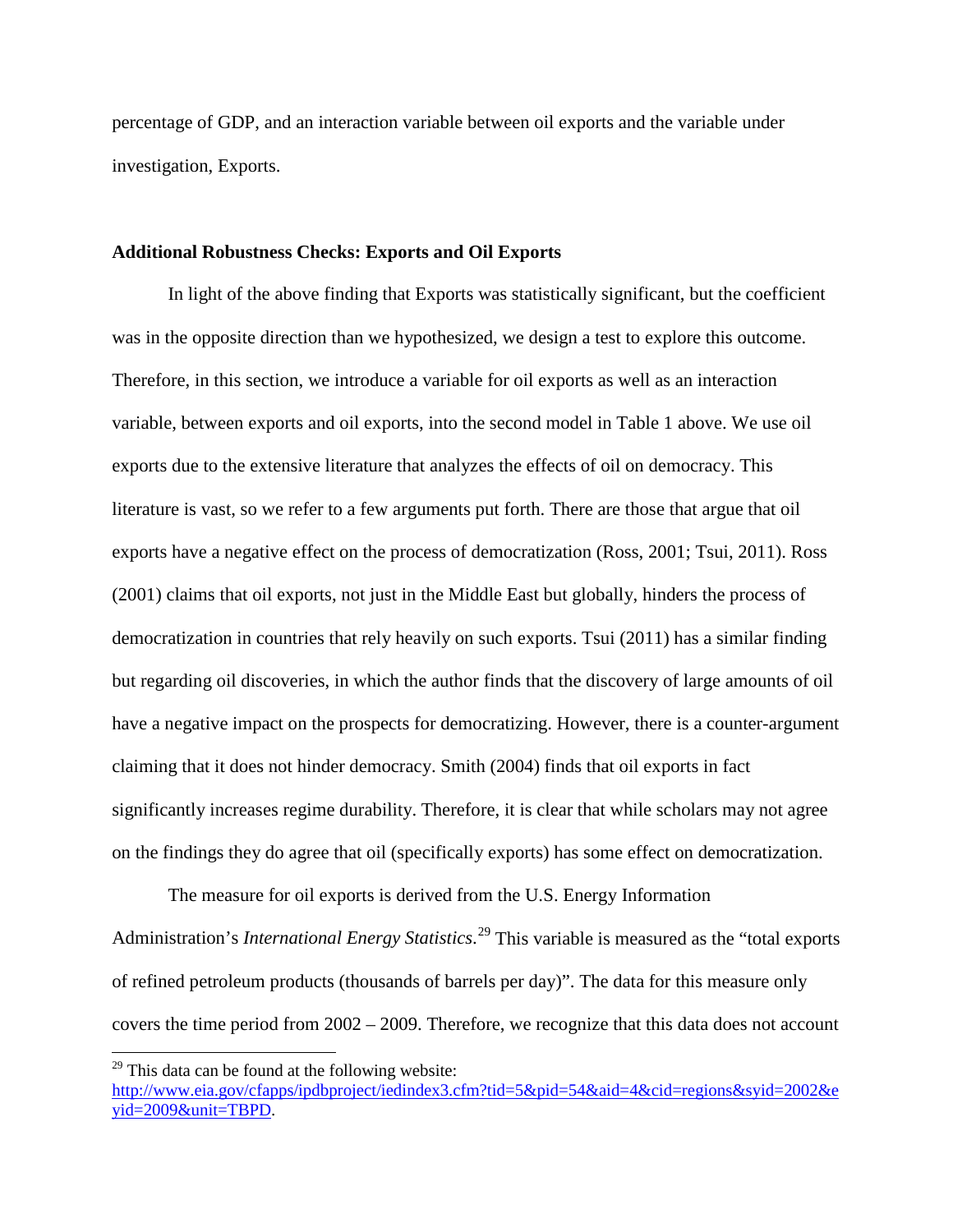for oil exports in 2010. However we feel confident that the data for eight of the nine years of the analysis provides reliable results. Lastly, in order to allow this measure to properly account for its effects we generate a measure as a percentage of GDP (we divide oil exports over GDP constant). Therefore both oil exports and exports are measured as a percentage of GDP. Finally we generate an interaction variable of these two measures to capture oil exports conditioned on exports.<sup>[30](#page-27-0)</sup>

After running the model (Appendix D), we find that exports and oil exports are both statistically significant with a negative coefficient. Initially it appears that both exports and oil exports have a negative effect on democracy, or in the case of this paper, a decline in both measures leads to an increase in the stability of democratic institutionalization. However, we need to account for the interaction variable, which is statistically significant with a positive coefficient. We rely on Friedrich's (1982) discussion of multiplicative interaction models to interpret the meaning of our findings. We are concerned with looking at how the relationship between democracy and exports varies when conditioned on oil exports. We find that an increase in exports conditioned on an increase of oil exports leads to an increase in democratic institutional stability.<sup>[31](#page-27-1)</sup> Therefore, when exports increase in congruence with oil exports, democratization for a given country-year also increases. For the purposes of this paper, we would word it the other way around. A decline in exports conditioned on a decline in oil exports leads to a decline in democratization, which falls in line with our original predictions about the relationship between exports and democratization when affected by a banking crisis. We ran an Arellano-Bond test for this model and found no statistical evidence of autocorrelation in either the first or second order conditions. We conclude this article with a discussion of our findings

<span id="page-27-0"></span> $30$  The results from this model can be found in Appendix D.

<span id="page-27-1"></span><sup>&</sup>lt;sup>31</sup> The solution for the differentials for  $X_1$  are available upon requested.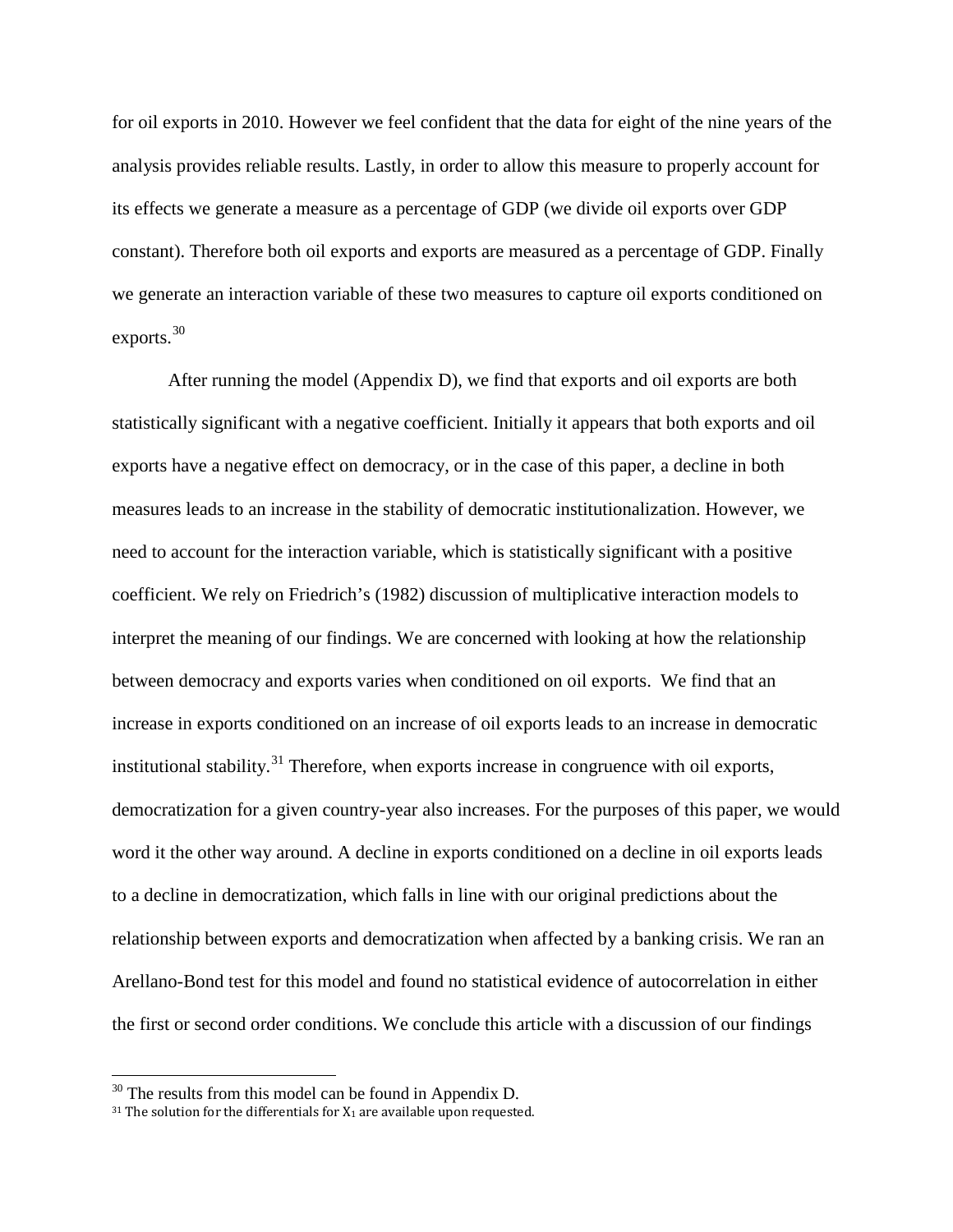and how this work contributes to the study of the relationship between economic development/crises and democratization.

#### **Discussion**

In this article, we have tested the effects of the recent banking crisis on the institutionalization of democracy in democratizing countries and mixed regimes. Considering that the banking crisis occurred in developed, fully democratized countries, we used indirect economic measures to examine the effects of the recent crisis on newly democratized and hybrid regimes. We employed domestic credit lending by banks, exports, unemployment, annual GDP growth rates, and inflows of foreign direct investment as the key measures to proxy for the banking crisis. After testing various models, the results from the Arellano-Bond GMM estimation two-step model (with 2 year lags) provided us with the most reliable estimators.

The level of exports and the inflow of FDI showed to have a significant effect on the institutionalization of democracy. For exports other than oil, the direction of the relationship runs counter to the original hypothesis. We hypothesized that, as exports decline there is also a decline in the democratic institutional stability (a positive coefficient). However, we found the opposite to be the case. Therefore, there is something about reliance on exports, especially in hybrid regimes that has a negative effect on the institutionalization of democracy. Thus, we observe that as the level of exports declines, the level of democratization actually increases. This is a topic to explore in depth in future studies, but we will attempt to explain why we observe these results.

Many developing countries rely on exports as a means of economic development (exportoriented development). This has been a very successful approach to economic development as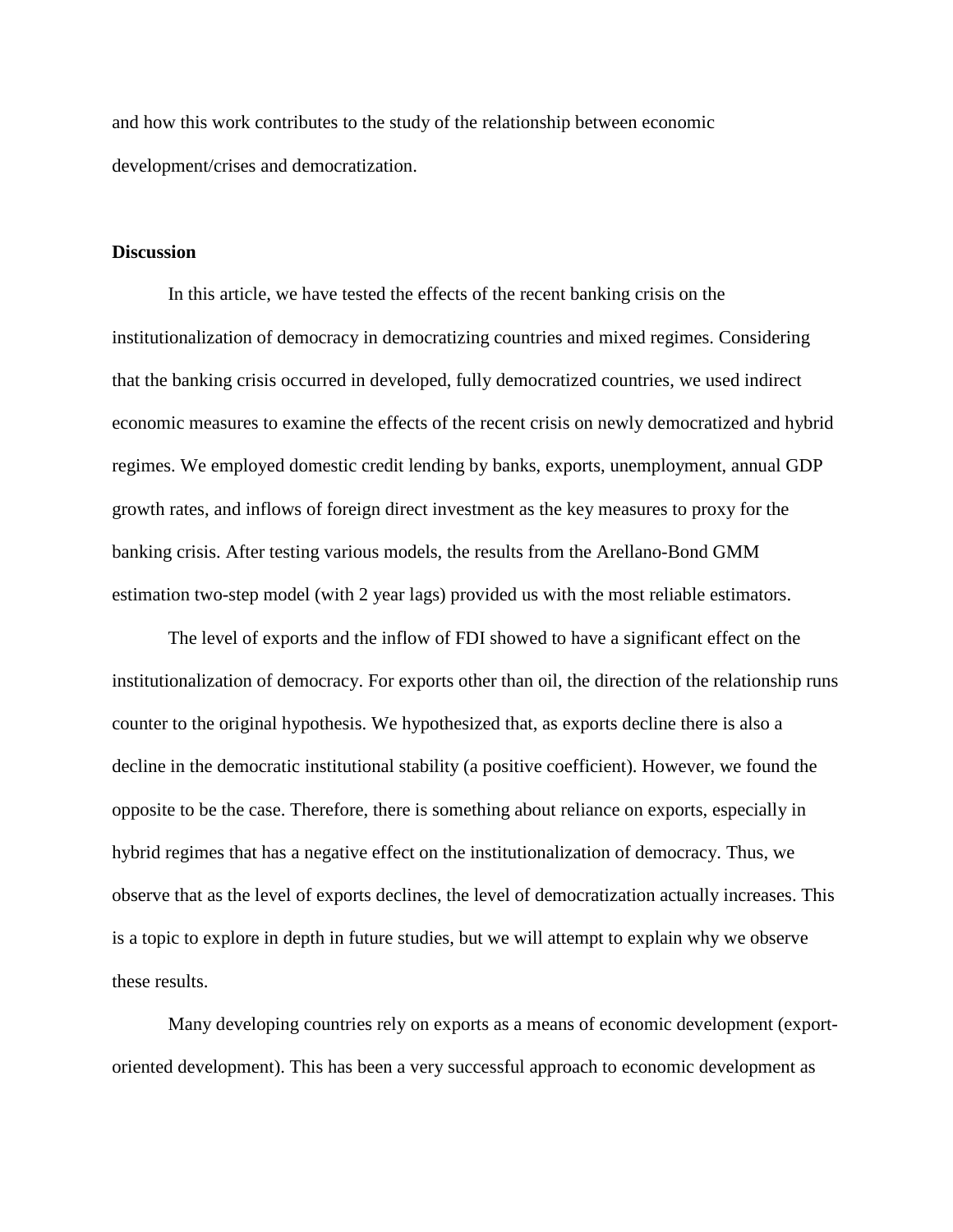has been illustrated by the East Asian countries in the late 1980's and early 1990's, and more recently, China. Also, exports have played a critical role in the economic growth of countries in Latin America, such as Brazil and Mexico. Therefore, we know that export oriented growth has been critical to the process of economic development, which has been shown to be highly correlated with democratization. However, the countries mentioned above are not necessarily considered full democracies, except for Japan (which is debatable since it was ruled by oneparty for decades). Nevertheless, in order for a country to make its goods attractive on the international market and produce more competitive exports, there is an element of heavy-handed government intervention that is likely to take place.

This may mean that once exporting becomes a less attractive option for revenue, local investors resort to other means for production and income. This in turn may render the heavy government intervention and undemocratic practices common in export-reliant countries, temporarily irrelevant. Here a differentiated interpretation may be necessary. Oil and mineral rich countries have enough revenue to support undemocratic practices due to less reliance on taxation and the accountability that comes with it. So, the findings support the expectation that with less revenue, governments resort to more authoritarian practices. In future studies, we set to explore what about oil export exporting countries in particular makes them different than all other exporting countries.

Labor-intensive manufacturing countries benefit from the lack of regulation and accountability that makes their markets attractive for cheap production costs, which can explain the correlation between exports and lack of democratization. There is a de facto trade-off between regulation and price incentives, the practice showing that when faced with the choice between the two, investors prefer the latter for its economic gains. Countries reliant on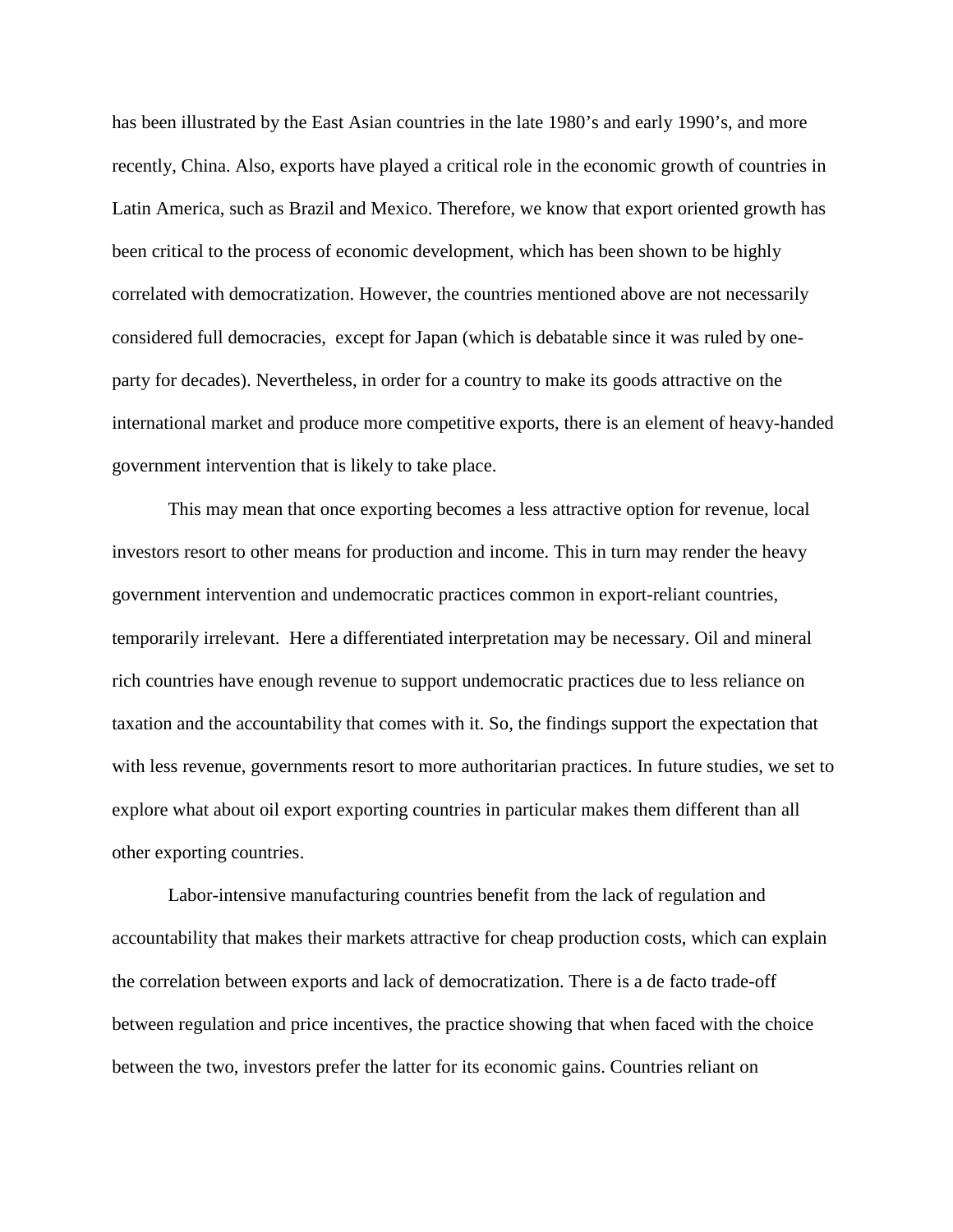agriculture exports present undemocratic practices to begin with, are in the lower bracket of income per capita, and more often than not, have not yet reached higher levels of development that lead to education, modernization, and political sophistication. So far, we have explained the move up the exports slope. We now turn to a possible explanation about the relation between the fall of exports and better democratic practices.

With a fall in exports, there is a decline in government revenue. The state has to turn towards domestic industry, agriculture, or manufacturing which leads to higher reliance on domestic consumption for money. Once governments rely more on their own citizens for revenue, especially in more democratized countries, politicians may have to be, or pretend to be, more accountable. This assumption is plausible since the measures for rule of law and accountability are based on the perceptions of people. A temporary switch in the political discourse and practice may lead to a higher score on the two democratic indicators. This mechanism applies also for FDI inflows. Our hypothesis, that with a decrease in foreign direct investment inflows we will witness better democratic practices, is confirmed by the findings. With a decrease in FDI same as in the case with exports governments have to start looking inward for revenue and that leads to more accountability. As we know, FDI also breeds corruption. Corrupt politicians avoid accountability and rule of law mechanisms, so with a decrease in corruption, politicians may be forced to respect the rule of law and the accountability mechanisms that could be required in an active interaction with domestic players.

In conclusion, it does not appear that a banking crisis originating in developed countries negatively impacts democratization. On the contrary, through an indirect effect of limiting exports to developed nations and other developing nations as well as by decreasing the level of FDI flow, we see an improvement in democratic practices. This may be interpreted as good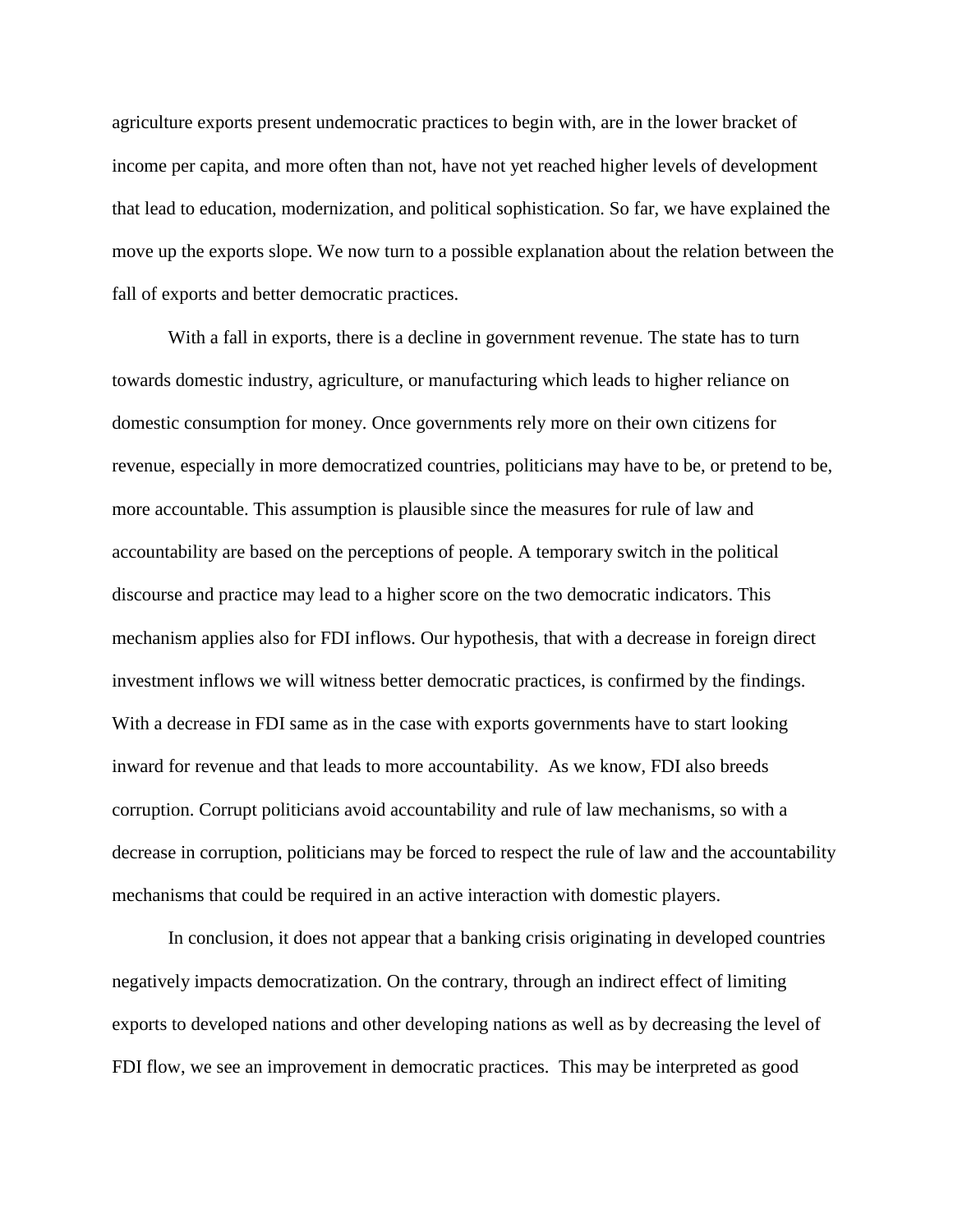news if we ignore the context that it is a consequence of a crisis. These findings are very relevant in the context of the foreign policy objective of spreading democracy around the world. However, since we know that import substitution practices failed, policy makers may have to find solutions for promoting democracy not by reducing international trade, but by promoting democratic institutionalization in export-reliant countries. One way this can be done is by giving local producers and investors a higher stake in commerce, and diminishing state's intervention and importance as intermediary in international trade. This is an alternative strategy to some of the policies previously used by these regimes. These findings need to be explored in future studies, and scholars and practitioners should consider the consequences of the neo-liberal agenda for democratization in the  $21<sup>st</sup>$  century.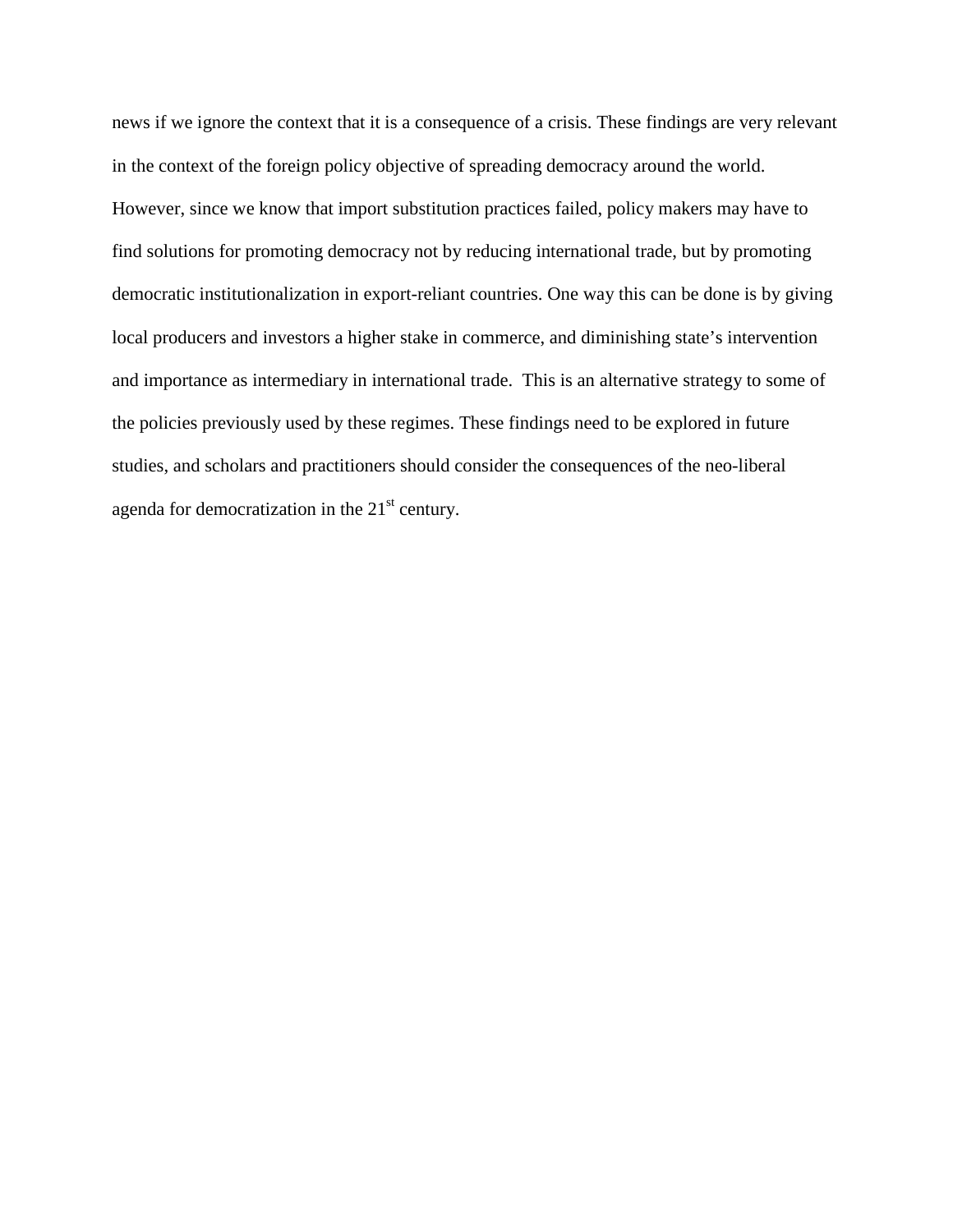## **References:**

- Angkinand, Apanard P. and Thomas D. Willett (2008). Political influences on the costs of banking crises in emergent market economies: testing the U-shaped veto player hypothesis, *Macroeconomics and Finances in Emergent Market Economies* Vol. 1, No. 2, September, 279–297.
- Calì, Massimiliano and Jane Kennan (2009). The effects of the global financial crisis on exports In Least Developed Countries, Overseas Development Institute.
- Chirot, Daniel (1977). *Social change in the twentieth century.* San Diego: Harcourt Brace Jovanovich.
- Crowther, William (1986). Philippine authoritarianism and the international economy. *Comparative Politics,* 18:339-56.
- De Meza, David and J.R. Gould (1992). The social efficiency of private decisions to enforce property rights", *Journal of Political Economy* Vol. 100, No 3, Jun.
- Epstein, Edward C. (1984). Legitimacy, institutionalization, and opposition in exclusionary bureaucratic-authoritarian regimes, *Comparative Politics,* 17:37-54.
- Evrensel, Ayse Y. (2008). Banking crisis and financial structure: A survival time analysis, *International Review of Economics and Finance* 17, pp. 589-602.
- Friedrich, Robert J. (1982). In defense of multiplicative terms in multiple regression equations, *American Journal of Political Science,* Vol. 26, No.4 (Nov) pp. 797-833.
- Gasiorowki, Mark (1995). Economic crisis and political regime change: An event history analysis *The American Political Science Review,* Vol. 89, No.4 (Dec), pp. 882-897.
- Graham, Carol and Sandip Sunthtankar (2004). Does economic crisis reduce support for markets and democracy in Latin America? Some evidence from surveys of public opinion andwell being, *Journal of Latin American Studies,* Vol. 36 (2), May, pp. 349-377.
- Grief, Avner (1994). "Cultural beliefs and the organization of society: Historical and theoretical reflections on collectivist and individualist societies." *Journal of Political Economy* 102, 5:912–50.
- Griffith-Jones, Stephany and José Antonio Ocampo (2009). The financial crisis and its impact on developing countries, *International Policy,* Centre for Inclusive Growth*.*
- Haggard Stephen(2000). The politics of the Asian Financial Crises, *Journal of Democracy*, Vol. 11(2), April, pp. 130-144. (Paper)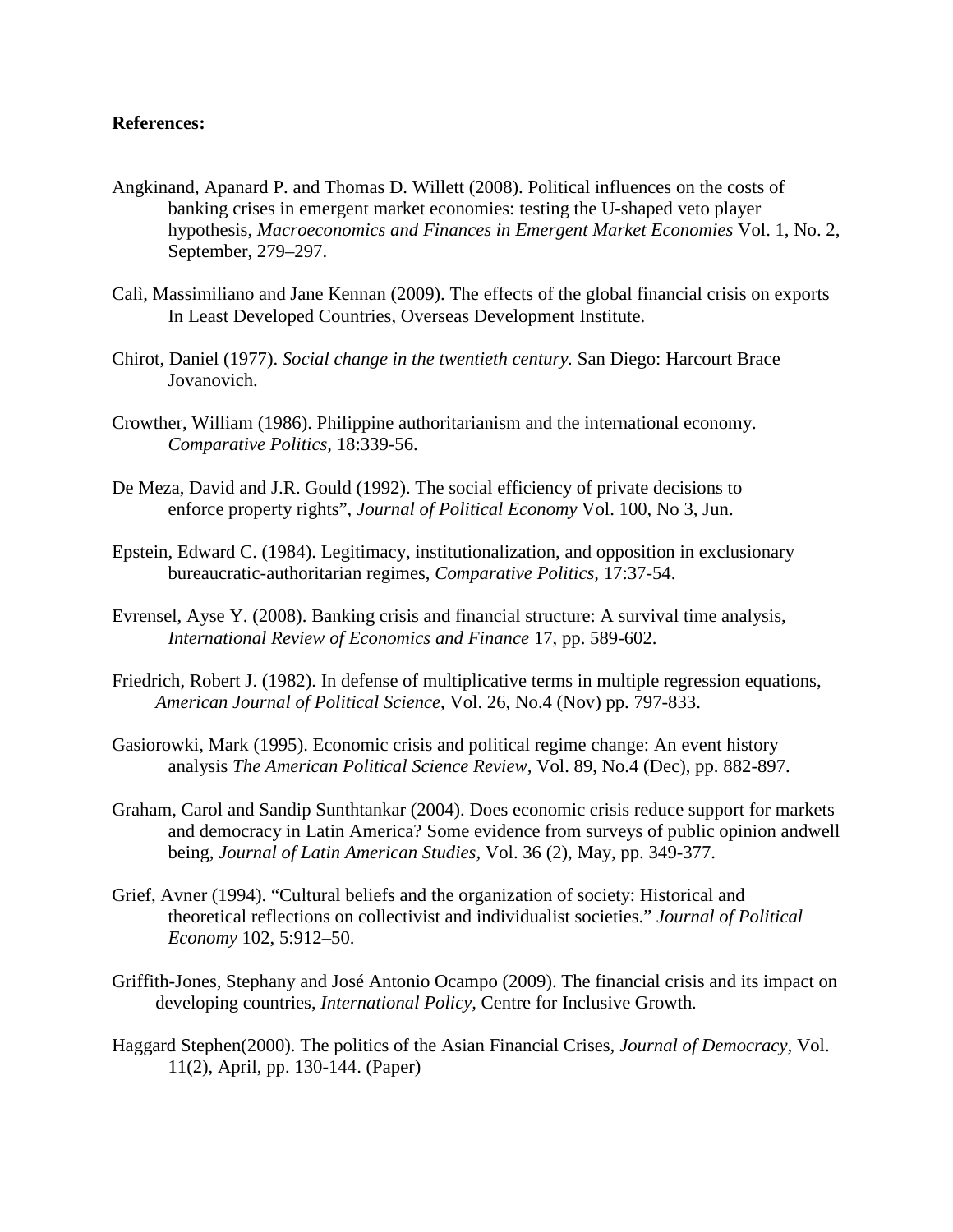- Hoff Karla and Joseph Stiglitz (2002). After the Big Bang? Obstacles to the emergence of the rule of law in post-communist societies", Working paper, National Bureau of Economic Research, Cambridge, Massachusetts
- Hirschman, Albert O. (1987). The political economy of Latin American development, *Latin American Research Review*
- Im, Hyug Baeg (1987). The rise of bureaucratic authoritarianism in South Korea, *World Politics,*  39, 231-57
- Jensen, Nathan M. (2003). Democratic governance and multinational corporations: Political regimes and inflows of Foreign Direct Investment, *International Organization,* 57:587-616.
- Jensen, Nathan M. (2006). *Nation-States and the Multinational Corporation: A political economy of foreign direct investment*, Princeton and Oxford: Princeton University Press.
- Kaufman, Robert R. (1979). Industrial change and authoritarian rule in Latin America: A concrete review of the bureaucratic-authoritarian model. In *The new authoritarianism in Latin America,* ed. David Collier, Princeton: Princeton University Press.
- Kuczynski, Godard Pedro-Pablo (1988) *Latin American Debt,* John Hopkins University Press: Baltimore
- Kurth, James R. (1979) Industrial change and political change: A European perspective, in *The new authoritarianism in Latin America,* ed. David Collier, Princeton: Princeton University Press.
- Laeven, Luc and Valencia, Fabian (2008). *Systemic banking crises a new database,* Issue 2008- 2224
- Li, Quan and Adam Resnick (2003). Reversal of fortunes: Democratic institutions and Foreign Direct Investment inflows to developing countries, *International Organization,* 57:175-211.
- Lin, Justin Yifu (2008). The impact of the financial crisis on developing countries, Korea Development Institute, Seoul October 31
- Linz, Juan J (1978). *The breakdown of democratic regimes: crisis breakdown, and requilibration.* Baltimore: John Hopkins University Press
- Macey, Jonathan R. (2006). Commercial banking and democracy: The illusive quest for deregulation *Faculty Scholarship Series*. Article1378. [http://digitalcommons.law.yale.edu/fss\\_papers/1378](http://digitalcommons.law.yale.edu/fss_papers/1378)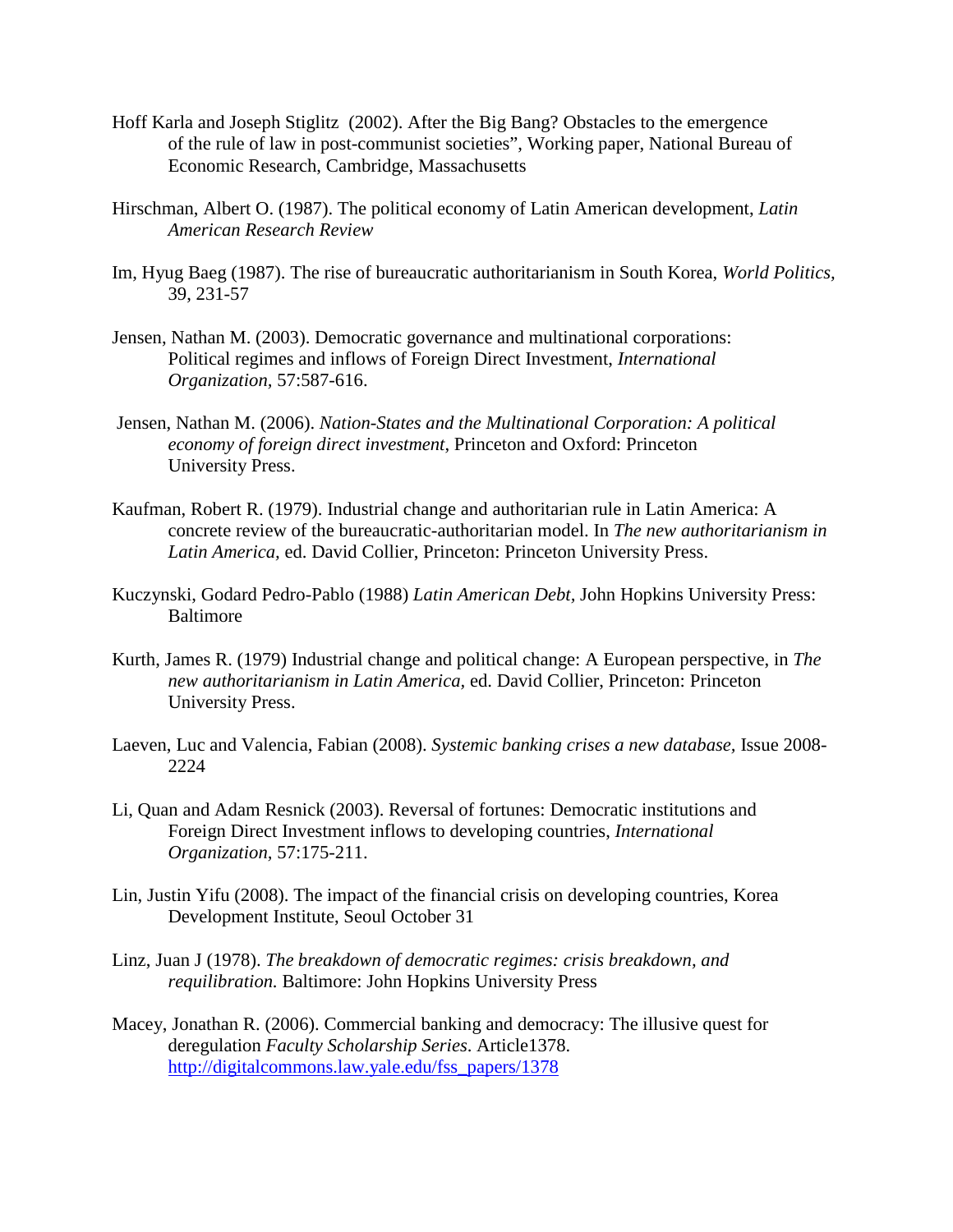- MacIntyre, Andrew (2001). Institutions and investors: the politics of the economic crisis in South East Asia, *International Organization,* Vol. 55 (1), Feb., pp. 81-122
- Manasse, Paolo and Nouriel Roubini (2005). "Rules of Thumb" for sovereign debt crises, Issue 2005-2042
- Markoff, John and Silvio R. Duncan Baretta (1990) Economic crisis and regime change in Brazil: The 1960s and the 1980s. *Comparative Politics* 22:421-44
- Naude, Wim (2009). The financial crisis of 2008 and the developing countries, Discussion Article No. 2009/01 United Nations University – WIDER
- O'Donnell, Guillermo A. (1973). *Modernization and Bureaucratic-Authoritarianism: Studies in South American Politics,* Berkeley: Institute of International Studies, University of California.
- Remmer, Karen (1990). Democracy and economic crisis: The Latin American experience, *World Politics,* Vol. 42 (3), April, pp. 315-355
- Remmer, Karen (1991). The political impact of economic crisis in Latin America in the 1980s, *The American Political Science Review*, Vol. 85, No 3, Sept, pp. 777- 800
- Richards, Gordon (1986) Stabilization crises and the breakdown of military authoritarianism in Latin America, *Comparative Political Studies,* 18:447-85
- Ross, Michael L. (2001). Does oil hinder democracy? *World Politics* 53 (April), pp. 325–361
- Smith, Benjamin (2004). Oil Wealth and Regime Survival in the Developing World, 1960–1999*American Journal of Political Science*, Vol. 48 (2), April, pp. 232–246
- Tsui, Kevin K. (2011). More oil, less democracy: Evidence from worldwide crude oil discoveries The Economic Journal, Vol. 121 (551), March, pp. 89–115
- Worldwide Governance Indicators http://info.worldbank.org/governance/wgi/index.asp
- World Development Indicators [http://data.worldbank.org/data-catalog/world-development](http://data.worldbank.org/data-catalog/world-development-)indicators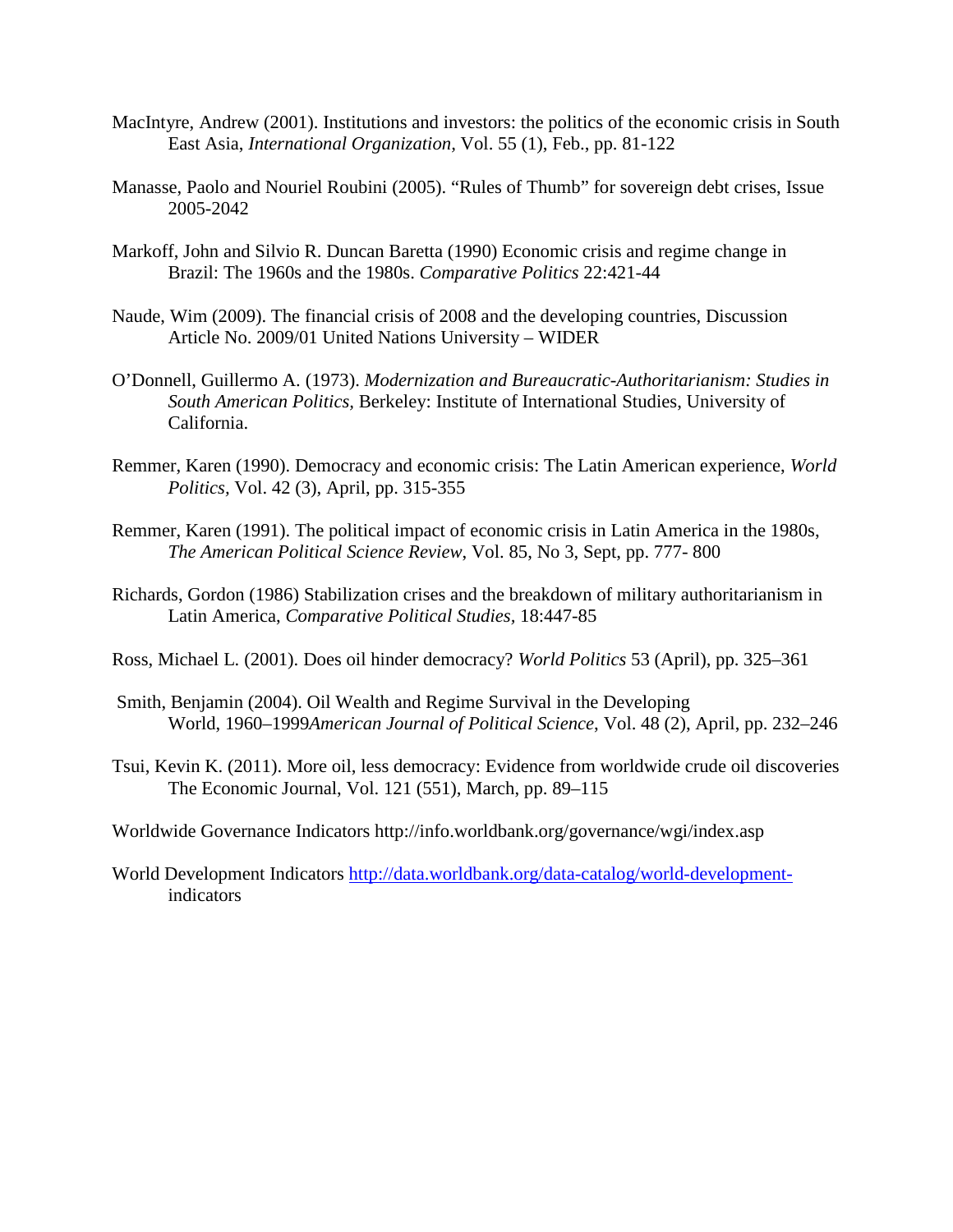## **Appendix A:**

## **Variables and Measurements**

| <b>Variable</b>                   | <b>Source</b>           | <b>Measure (Range)</b> | <b>Mean</b> | <b>Logged</b>  |
|-----------------------------------|-------------------------|------------------------|-------------|----------------|
| Democracy<br>Score <sup>32</sup>  | Worldwide<br>Governance | $-3.67$ to 2.46        | $-0.28$     | N <sub>o</sub> |
| (Sum of                           | Indicators              |                        |             |                |
| Accountability                    | (World Bank)            |                        |             |                |
| and Voice and                     |                         |                        |             |                |
| Rule of Law                       |                         |                        |             |                |
| measures). $33$                   |                         |                        |             |                |
| Domestic Bank                     | World                   | $-1.13$ to 5.75        | 3.68        | Yes            |
| Lending $34$                      | Development             |                        |             |                |
|                                   | Indicators              |                        |             |                |
|                                   | (World Bank)            |                        |             |                |
| Exports <sup>35</sup>             | World                   | 1.82 to 5.45           | 3.52        | Yes            |
|                                   | Development             |                        |             |                |
|                                   | Indicators              |                        |             |                |
|                                   | (World Bank)            |                        |             |                |
| Unemployment <sup>36</sup>        | World                   | $-0.36$ to 3.63        | 2.12        | Yes            |
|                                   | Development             |                        |             |                |
|                                   | Indicators              |                        |             |                |
|                                   | (World Bank)            |                        |             |                |
| $GDP$ $Growth^{37}$               | World                   | $-41.3$ to $46.5$      | 4.46        | N <sub>o</sub> |
|                                   | Development             |                        |             |                |
|                                   | Indicators              |                        |             |                |
|                                   | (World Bank)            |                        |             |                |
| FDI Inflows <sup>38</sup>         | World                   | $-13.28$ to $4.51$     | 1.10        | Yes            |
|                                   | Development             |                        |             |                |
|                                   | Indicators              |                        |             |                |
|                                   | (World Bank)            |                        |             |                |
| Population $\overline{Size}^{39}$ | World                   | 13.03 to 20.93         | 16.11       | Yes            |

## **Table 2: Dependent and Independent Variables**

<span id="page-35-0"></span> <sup>32</sup> We use the WGI definitions for Accountability and Voice and the Rule of Law:

<span id="page-35-1"></span><http://info.worldbank.org/governance/wgi/pdf/va.pdf> an[d http://info.worldbank.org/governance/wgi/pdf/rl.pdf](http://info.worldbank.org/governance/wgi/pdf/rl.pdf)  $33$  The measurement scale for each sub-category is based on a 5 point continuous scale (-2.5 to 2.5), with higher scores indicating better levels of governance. Therefore, the sum of two sub-categories we are using to create our dependent variable, labeled *Democracy Score,* ranges from -5 to 5. The range for this variable is -3.67 to 2.46, with a mean of -.38. This validates the use of this measure as a proxy for our dependent variable, because none of our observations fall below  $-4.00$  and are not greater than 4.00. The measure of our dependent variable is normally distributed, which is necessary for adhering to the assumptions of our linear regression models.

<span id="page-35-7"></span><span id="page-35-2"></span><sup>34</sup> Definition found at[: http://data.worldbank.org/indicator/FS.AST.DOMS.GD.ZS](http://data.worldbank.org/indicator/FS.AST.DOMS.GD.ZS)

<span id="page-35-3"></span><sup>35</sup> Definition found at[: http://data.worldbank.org/indicator/NE.EXP.GNFS.ZS](http://data.worldbank.org/indicator/NE.EXP.GNFS.ZS)

<span id="page-35-4"></span><sup>36</sup> Definition found at[: http://data.worldbank.org/indicator/SL.UEM.TOTL.ZS.](http://data.worldbank.org/indicator/SL.UEM.TOTL.ZS)

<span id="page-35-5"></span><sup>37</sup> Definition found at:<http://data.worldbank.org/indicator/NY.GDP.MKTP.KD.ZG>

<span id="page-35-6"></span><sup>38</sup> Definition found at:

<http://search.worldbank.org/data?qterm=foreign%20dorect%20invetsment%20inflows%20&language=EN>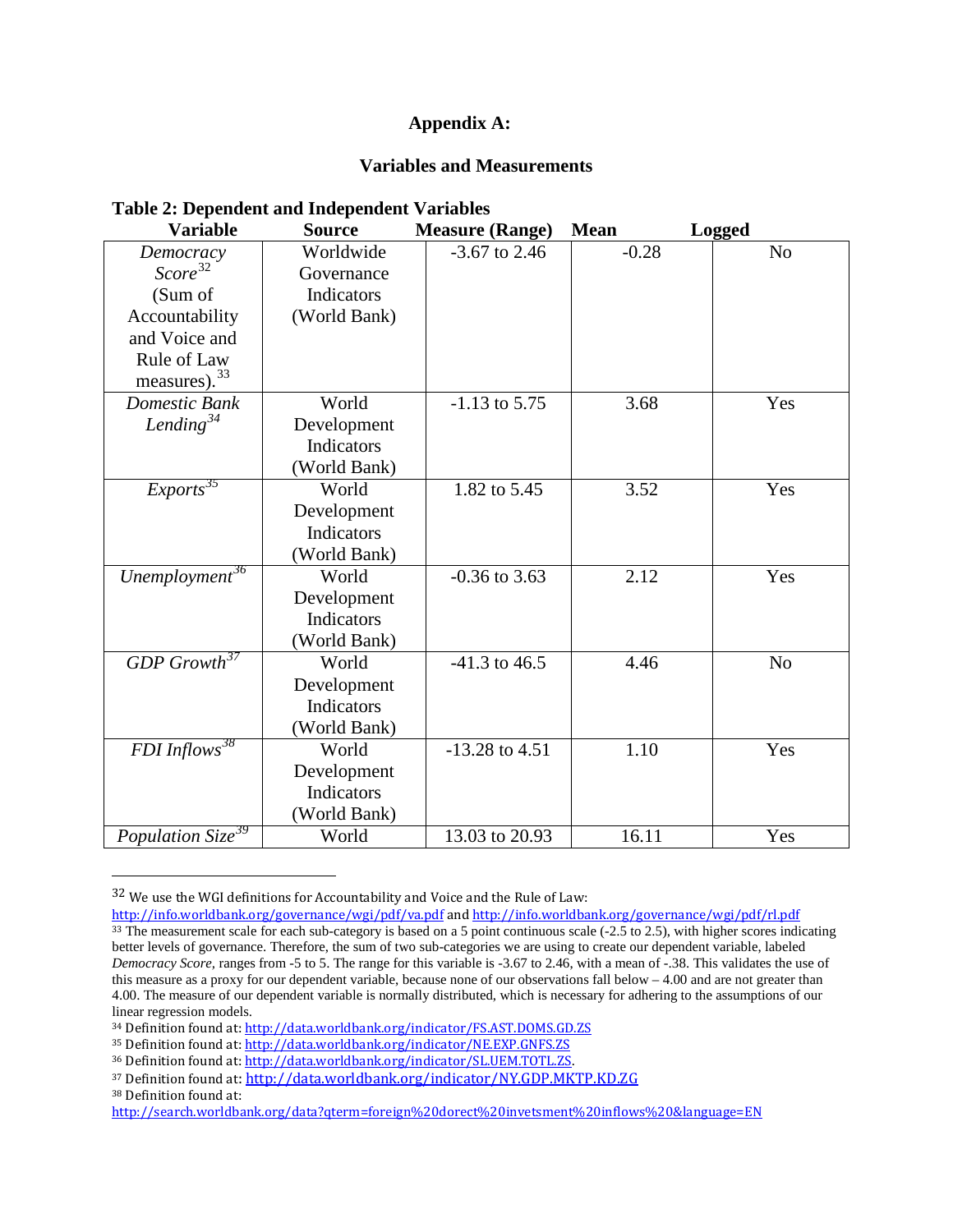|                               | Development  |                |       |     |
|-------------------------------|--------------|----------------|-------|-----|
|                               | Indicators   |                |       |     |
|                               | (World Bank) |                |       |     |
| GDP Constant <sup>40</sup>    | World        | 19.46 to 27.82 | 23.45 | Yes |
|                               | Development  |                |       |     |
|                               | Indicators   |                |       |     |
|                               | (World Bank) |                |       |     |
| Life Expectancy <sup>41</sup> | World        | 3.73 to 4.40   | 4.20  | Yes |
|                               | Development  |                |       |     |
|                               | Indicators   |                |       |     |
|                               | (World Bank) |                |       |     |

## **Dataset Descriptions:**

## **Section 1:**

# **EIU Country Categorization and Measurement:**

The EIU categorizes 167 country regimes into four types: full democracies, flawed democracies, hybrid regimes, and authoritarian regimes. The EIU uses five categories to determine the type of regime a given country falls under. These five categories are as follows: electoral process and pluralism; civil liberties; the functioning of government; political participation; and political culture (EIU, 2006, 1). Each one of these categories is measured on a scale from 0-10, with a higher score entailing greater levels of democracy. Each country in the dataset is given an overall score that ranges from 0-10, which takes the average score of all five categories used to determine regime type[42.](#page-36-2) Using the summation of the measures *voice and accountability* and *rule of law* (with the measurement scale for each sub-category based on a 5 point continuous scale from -2.5 to 2.5, higher scores indicating better levels of governance), our variable *Democracy Score,* ranges from -5 to 5. However, the range of the values for the countries in our dataset is from -3.67 to 2.46, with a mean of -.38. This validates using this measure as a proxy for our dependent variable, because none of our observations fall below – 4.00 and are not greater than 4.00. The measure of our dependent variable is normally distributed, which is necessary for adhering to the assumptions of our linear regression models.

<span id="page-36-1"></span><span id="page-36-0"></span><sup>41</sup> Definition found at[: http://data.worldbank.org/indicator/SP.DYN.LE00.IN](http://data.worldbank.org/indicator/SP.DYN.LE00.IN)

<sup>39</sup> Definition found at[: http://data.worldbank.org/indicator/NY.GDP.MKTP.CD.](http://data.worldbank.org/indicator/NY.GDP.MKTP.CD) 40 Definition found at: http://data.worldbank.org/indicator/SP.POP.TOTL

<span id="page-36-2"></span><sup>42</sup> Database for ranking countries found at the following website:

[http://www.economist.com/media/pdf/DEMOCRACY\\_INDEX\\_2007\\_v3.pdf/](http://www.economist.com/media/pdf/DEMOCRACY_INDEX_2007_v3.pdf/), and the methodology for coding is found on page 8-11 at the following website:

[http://www.economist.com/media/pdf/DEMOCRACY\\_INDEX\\_2007\\_v3.pdf/](http://www.economist.com/media/pdf/DEMOCRACY_INDEX_2007_v3.pdf/)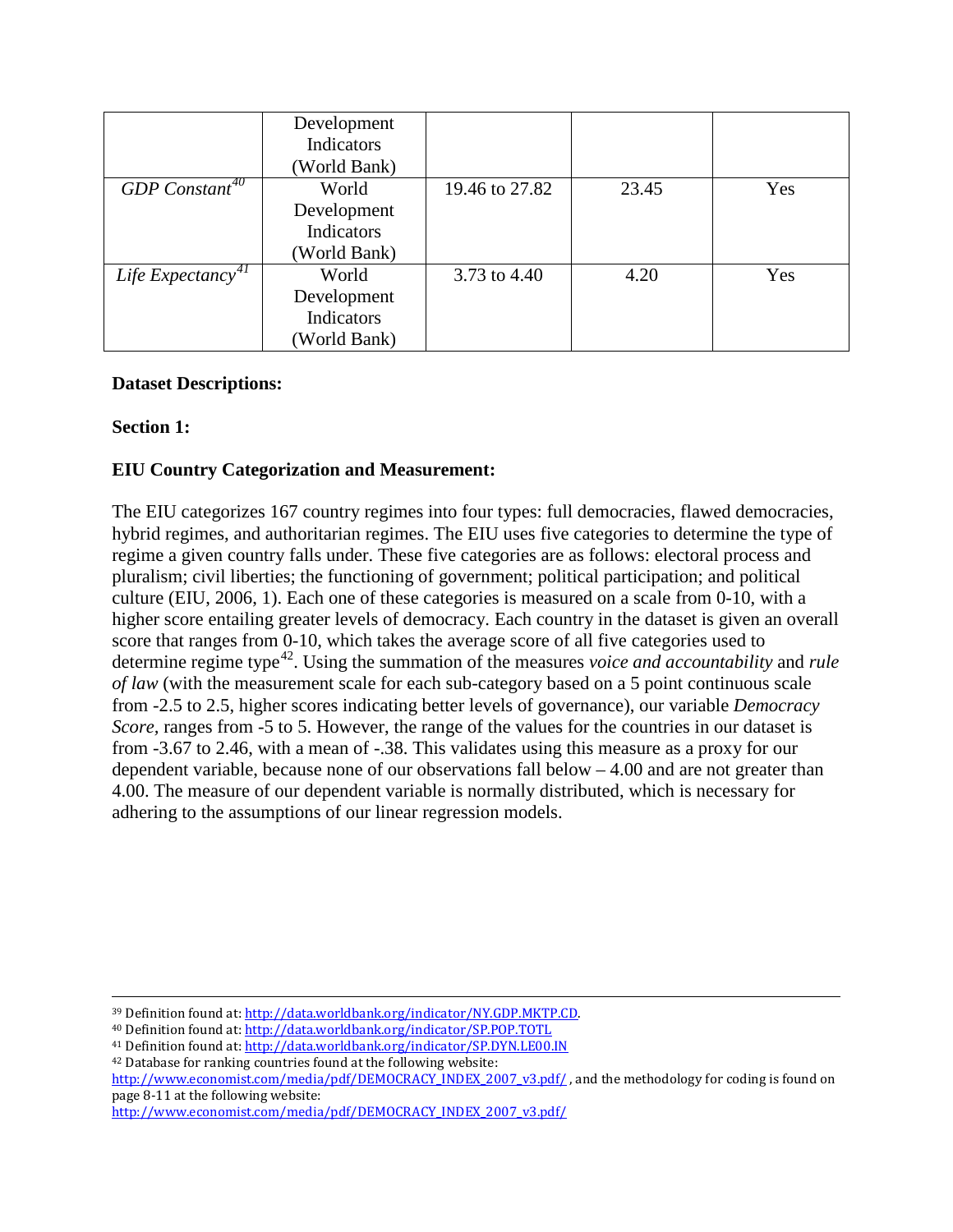## **Section 2:**

## **Validity for Using Our Measures for Democracy**

According to the EIUs measurement process, countries that fall into the categories of flawed democracies or hybrid regimes have scores that range from 4.00 to 7.91 ( **country**<sub>i</sub>  $\in$   $[4 \le x < 8]$ ). This is relatively closely related to the values that are derived from our proxy measurements from the WGI. We operationalize our dependent variable by finding the summation of two components that measure level of governance from the WGI. The WGI has six categories that it uses to measure level of governance: voice and accountability, political stability and absence of government, government effectiveness, regulatory quality, rule of law, and control of corruption.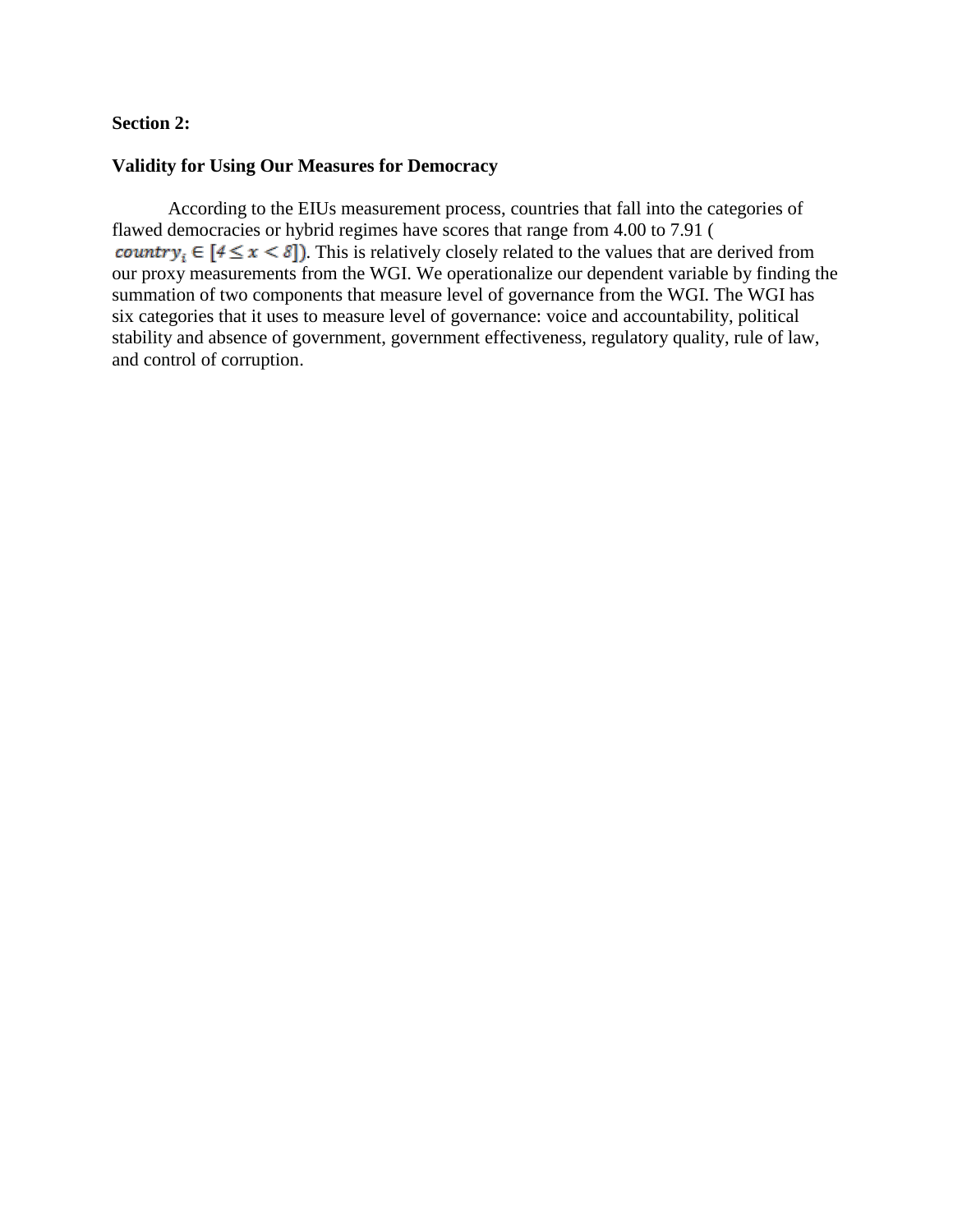|                         | <b>OLS</b> Model |
|-------------------------|------------------|
|                         | ß                |
| Democracy Score         | (s.e.)           |
| <b>Bank Lending</b>     | 0.583            |
|                         | (0.0784)         |
| <b>Exports</b>          | $0.193^{+}$      |
|                         | (0.0998)         |
| Unemployment            | $0.138^{+}$      |
|                         | (0.0783)         |
| <b>GDP</b> Growth       | $-0.00164$       |
|                         | (0.0110)         |
| <b>FDI</b> Inflows      | 0.0559           |
|                         | (0.0540)         |
| <b>Population Total</b> | $-0.751***$      |
|                         | (0.0639)         |
| <b>GDP</b> Constant     | $0.627***$       |
|                         | (0.0507)         |
| Life Expectancy         | $-2.537***$      |
|                         | (0.629)          |
| Constant                | 4.664            |
|                         | (2.939)          |
| Observations            | 383              |
| $R^2$                   | 0.583            |
| F-stat                  | ***<br>81.11     |
| P-value                 | (0.000)          |

# **Appendix B:**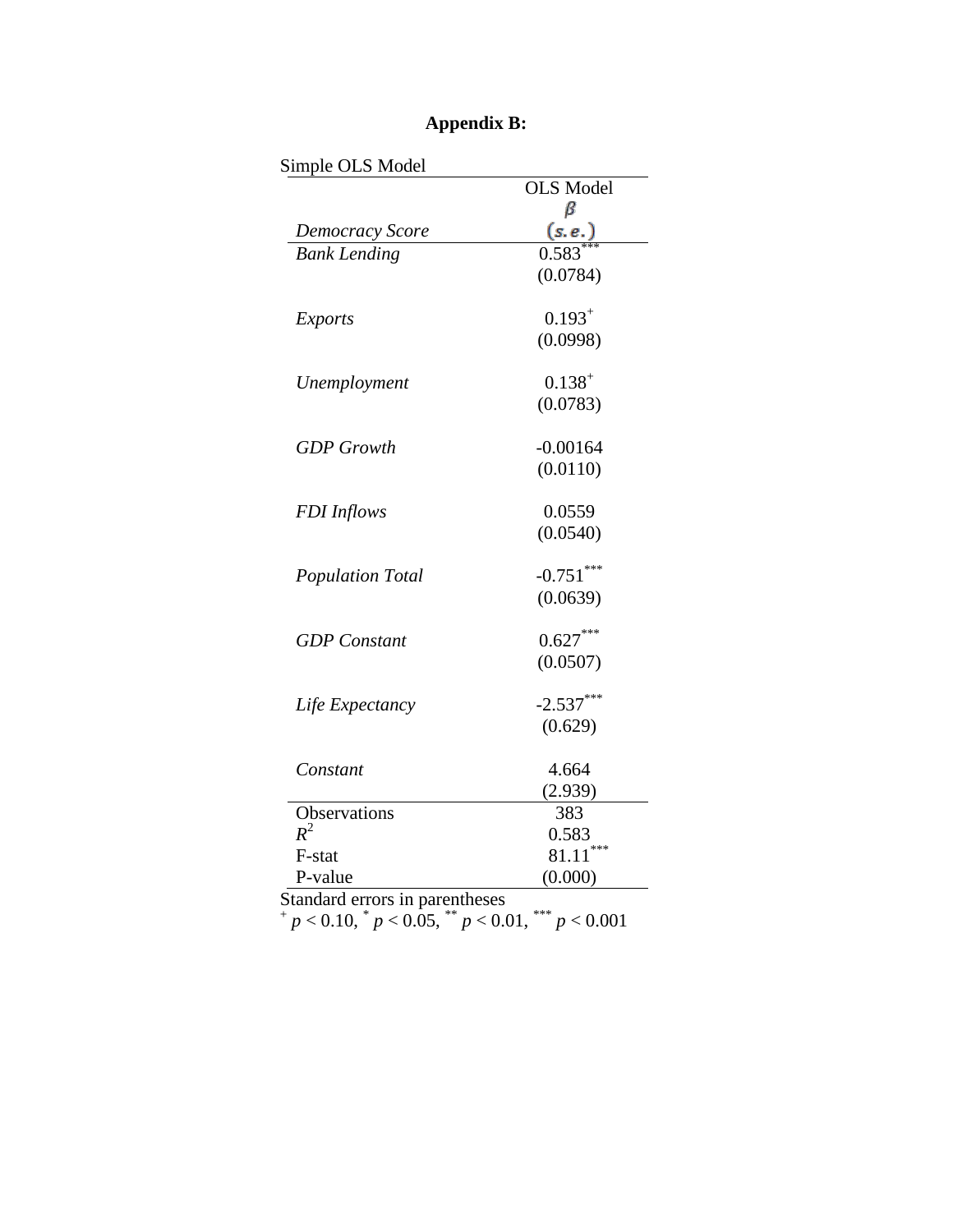# **Appendix C:**

## **Dynamic Panel Data Diagnostics**

1. The Sargan test deals with determining if our generated instruments are valid. The Sargan test for overidentifying has the following hypothesis:

 $H_{\rm a}$ : The instruments are valid if they are not correlated with the errors in the first-difference *equation (which takes the first-difference of the fixed effects model and drops the fixed countryspecific effect).*

**Table 3: Sargan Test Results GMM Models with One and Two Year Lags (One and Two-Step Models)**

| <b>Test</b>          | <b>Statistic</b> | Output | <b>P-Value</b> |
|----------------------|------------------|--------|----------------|
| Sargan Test (1-Step) | Chi-square       | 14.32  | 0.9780         |
| 1 Year Lag           |                  |        |                |
| Sargan Test (2-Step) | Chi-Square       | 26.37  | 0.4983         |
| 1 Year Lag           |                  |        |                |
| Sargan Test (1-Step) | Chi-square       | 35.82  | 0.0744         |
| 2 Year Lag           |                  |        |                |
| Sargan Test (2-Step) | Chi-square       | 23.55  | 0.5453         |
| 2 Year Lag           |                  |        |                |

2. The Arellano-Bond estimators test for first and second order autocorrelation in the firstdifferenced errors. Therefore, we test the following hypothesis:

*H0: There is zero autocorrelation in the first-differenced error in the Arellano-Bond estimators*.

|                                       | Table 4: Arellano-Bond Test for Autocorrelation in GMM Models with One and Two Year |
|---------------------------------------|-------------------------------------------------------------------------------------|
| <b>Lags (One and Two-Step Models)</b> |                                                                                     |

| <b>Test</b>         | <b>Statistic</b> | <b>Order</b> | Output    | <b>P-value</b> |
|---------------------|------------------|--------------|-----------|----------------|
| Abond Test (1-Step) | Z-statistic      |              | $-3.28$   | 0.0010         |
| 1 Year Lag          |                  |              | $-0.29$   | 0.7747         |
| Abond Test (2-Step) | Z-statistic      |              | $-3.9741$ | 0.0001         |
| 1 Year Lag          |                  | ↑            | $-0.4886$ | 0.6251         |
| Abond Test (1-Step) | Z-statistic      |              | $-2.08$   | 0.0375         |
| 2 Year Lag          |                  |              | 0.13      | 0.9002         |
| Abond Test (1-Step) | Z-statistic      |              | $-1.10$   | 0.2710         |
| 2 Year Lag          |                  |              | $-0.02$   | 0.9838         |